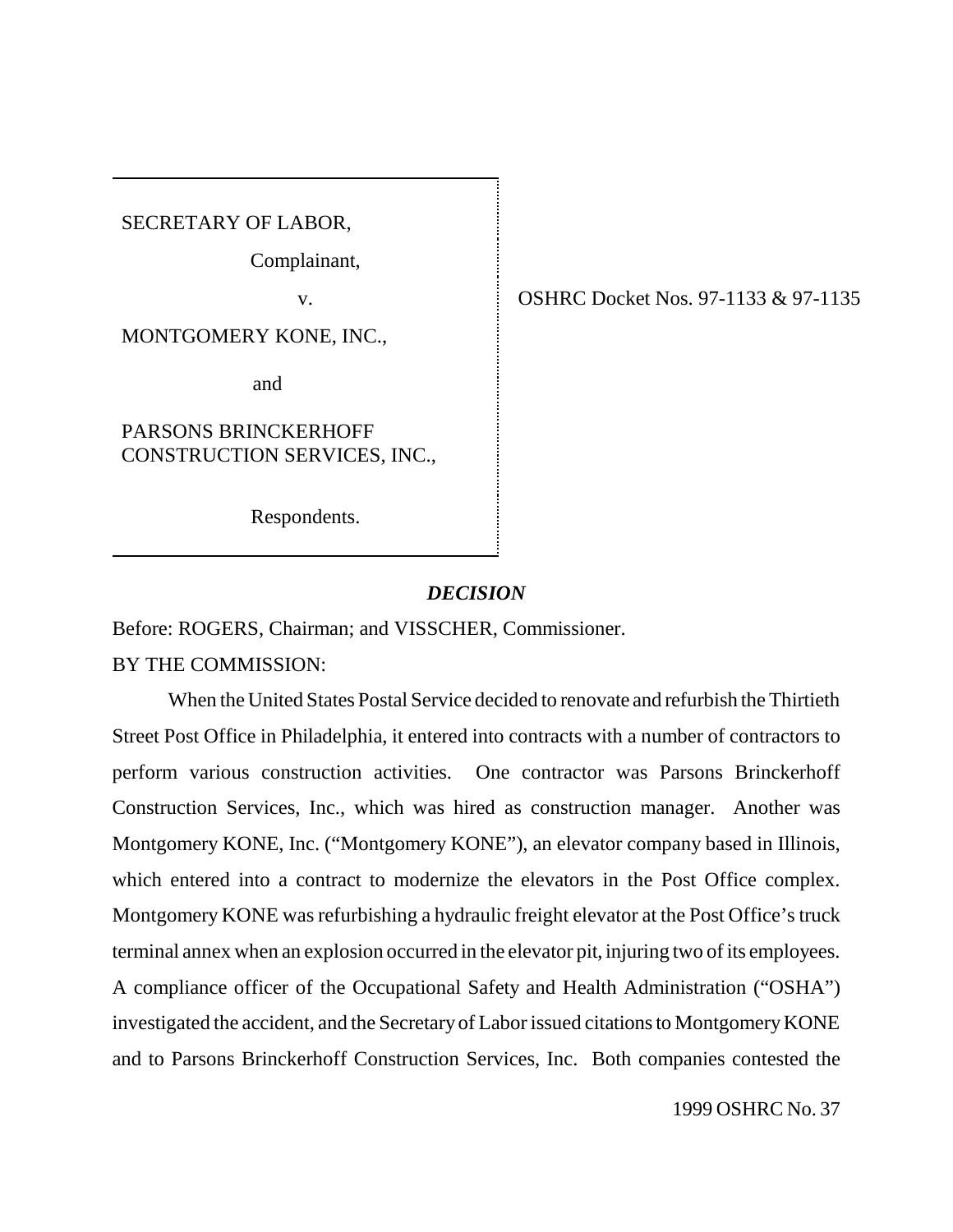citations, and the two cases were consolidated for a hearing before an administrative law judge of this Commission. The judge's decision has been directed for review pursuant to 29 U.S.C. § 661(j), section 12(j) of the Occupational Safety and Health Act of 1970, 29 U.S.C. §§ 651-678 ("the Act").<sup>1</sup>

# **Docket No. 97-1133 Background**

Two of the elevators that were to be modernized under the contract were hydraulic freight elevators in the truck terminal annex. They were located side by side and shared a common elevator shaft and elevator pit, separated only by metal beams. Montgomery KONE had already completed work on one of the elevators, which was back in service, and had taken out the second elevator car, which was known as elevator number one.

The subbasement of the truck terminal annex, in which the elevator pit for these elevators was located, was about fifteen feet below ground level. The floor of the elevator pit in which the employees were working was approximately five feet below the floor of the subbasement and measured approximately 12 feet by 18 feet. It was entered and exited by means of a ladder. According to the record, there were up to four ladders in the pit at one time: (1) a permanent metal ladder affixed to the wall, (2) a wooden "A-frame" ladder, (3)

<sup>&</sup>lt;sup>1</sup>The judge's decision addressed the citations issued to both employers. When the direction for review was entered, however, the issue that was directed for review involved only Montgomery KONE. No issue involving Parsons Brinckerhoff Construction Services, Inc., Docket No. 97-1135, was specified or briefed. We therefore now sever the two cases pursuant to Rule 10 of the Commission's Rules of Procedure, 29 C.F.R. § 2200.10, and vacate the direction for review in Parsons Brinckerhoff Construction Services, Inc., Docket No. 97-1135. Because the Commission has not reviewed the administrative law judge's decision as to any issues presented by that case, the decision as to Docket No. 97-1135 is accorded the precedential value of an unreviewed judge's decision and does not constitute precedent binding on the Commission. *Leone Constr. Co.*, 3 BNA OSHC 1979, 1975-76 CCH OSHD ¶ 20,387 (No. 4090, 1976).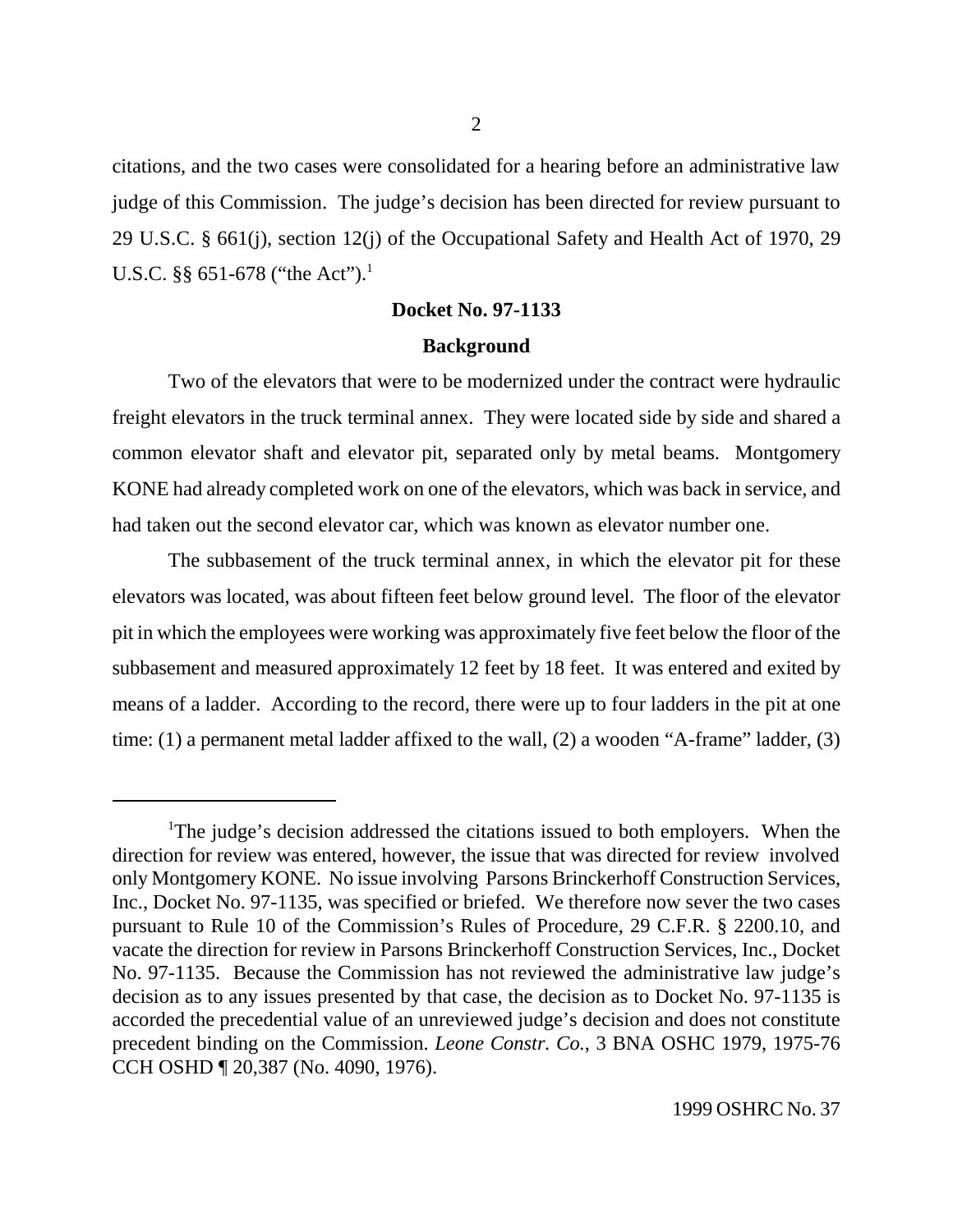a six-foot fiberglass ladder, and (4) an orange extension ladder which was leaning against one wall of the elevator shaft. Access to the permanent metal ladder was blocked by cylinders, and the wooden ladder was damaged in the explosion. $2$  From the testimony and exhibits, it appears that, to get out of the elevator pit, Montgomery KONE's employees had to climb the extension ladder and step off it to the side onto the subbasement floor.

Hydraulic elevators are raised and lowered by a piston, or "jack," that operates on hydraulic fluid. The jack in this case is housed in a vertical shaft that extends approximately 70 feet below the floor of the elevator pit. At the time in question, Montgomery KONE had already removed the old jack from its shaft. After a drilling company had rebored the shaft, enlarging it to a thirty-inch diameter, and had installed a metal liner, Montgomery KONE began the installation of a PVC liner. The purpose of the liner was to keep moisture from the jack and prevent corrosion, which could lead to elevator failure. The liner would also contain any hydraulic fluid that might leak from the jack and contaminate the soil.

The PVC liner extended to the bottom of the seventy-foot shaft. The liner came in sections that had to be connected together using a primer and a cement. First, a cap was attached to one end of the first section and allowed to cure, then the first and second sections were glued together and allowed to cure. Eventually, all four sections were connected, so the liner was two feet in diameter, seventy feet long, and had one closed end, which would go into the bottom of the hole. When the entire PVC liner was glued and cured, it was lowered into the hole to be stored while the next step, assembling the steel jack cylinder, was performed.

During the week after the PVC liner was assembled, the sections of the steel jack cylinder were assembled and a welding contractor welded the joints to seal them in order to

3

<sup>&</sup>lt;sup>2</sup>It appears that the fiberglass ladder was not in the elevator pit at the time of the explosion.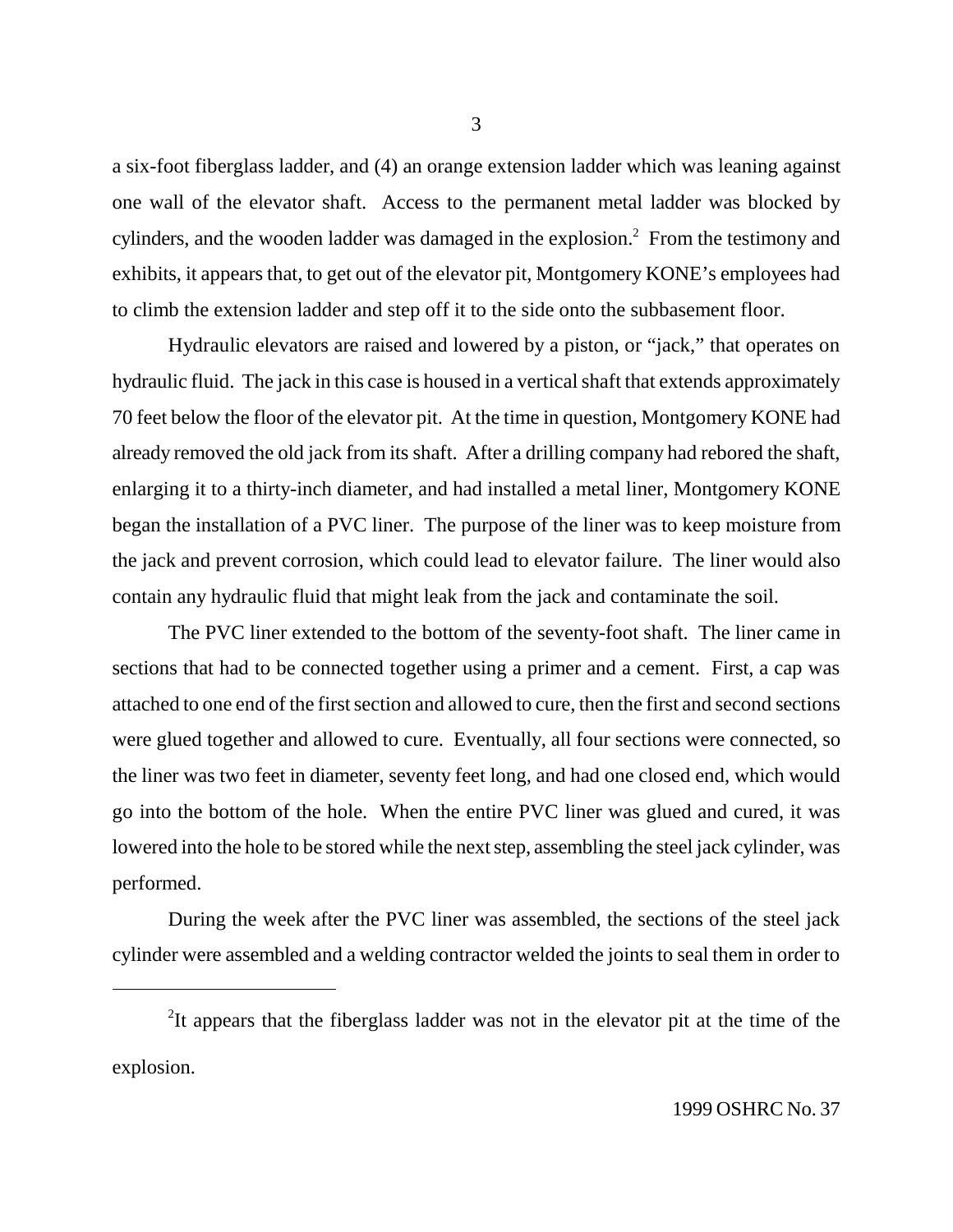keep out water and keep in hydraulic fluid. Early the following week, Montgomery KONE's employees wrapped a rubberized material around the welded joints of the jack cylinder and used a torch to "shrink-wrap" them. Once the jack cylinder had been completely assembled, welded, and wrapped, it was lowered into the PVC liner, and the two cylinders were joined together at the top with a victaulic coupling. When one of the two employees in the pit lit a welding torch to weld a bolt to the assembly, the explosion occurred.

We find from this record that a welding arc ignited heavier-than-air vapors from the primer and PVC cement that had accumulated in the elevator pit proper after they were displaced from the shaft. The ingredients of the primer and cement used to connect the sections of the PVC liner included tetrahydrofuran and methyl ethyl ketone, both of which are flammable. Vapors from these substances are approximately 2½ times as heavy as air. It appears that the heavier-than-air vapors settled into the bottom of the PVC liner even though the Montgomery KONE employees who worked in the elevator pit had made efforts to remove them, including using an exhaust fan to suck out the air in the elevator pit and blowing compressed air into the PVC cylinder to "purge" it. Unfortunately, because of the weight of the flammable vapors, these efforts were inadequate, and, when the jack cylinder was lowered into the PVC liner, it partially displaced these vapors from the PVC liner into the elevator pit. The employee holding the welding torch was standing several feet from the liner. When he lit the welding torch, the flame ignited the vapors in the elevator pit and carried the reaction to the vapors that remained in the PVC liner.

The resulting explosion shattered the PVC liner and strewed pieces of PVC "shrapnel" around the pit. One employee was struck by several pieces and suffered wounds to his legs. When OSHA investigated the explosion, it issued Montgomery KONE three citations alleging various violations of OSHA standards. The only issue before us is item 1 of citation 1, which alleged a serious violation of the construction safety standard at 29 C.F.R. § 1926.21(b)(6)(i), which provides: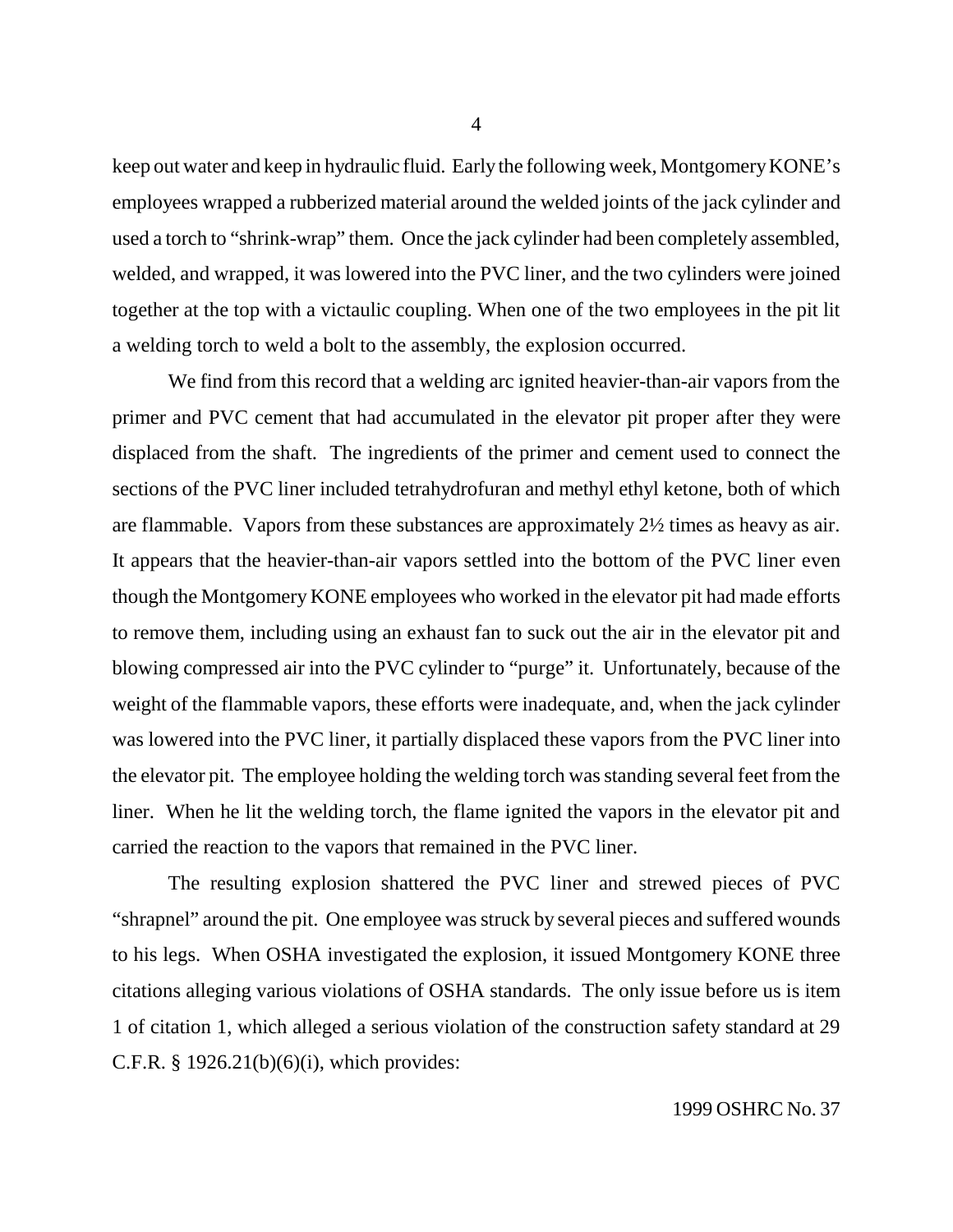# **§ 1926.21 Safety training and education**

\*\*\*

(b) *Employer responsibility.* \*\*\*

(6)(i) All employees required to enter into confined or enclosed spaces shall be instructed as to the nature of the hazards involved, the necessary precautions to be taken, and in the use of protective and emergency equipment required. The employer shall comply with any specific regulations that apply to work in dangerous or potentially dangerous areas.

Section 1926.21(b)(6) contains a second provision which is relevant here:

(ii) For purposes of paragraph (b)(6)(i) of this section, *confined or enclosed space* means any space having a limited means of egress, which is subject to the accumulation of toxic or flammable contaminants or has an oxygen deficient atmosphere. Confined or enclosed spaces include, but are not limited to, storage tanks, process vessels, bins, boilers, ventilation or exhaust ducts, sewers, underground utility vaults, tunnels, pipelines, and open top spaces more than 4 feet in depth such as pits, tubs, vaults, and vessels.

After a hearing at which the parties presented numerous witnesses, including experts, the administrative law judge vacated this item because he found that the elevator pit was not a confined space within the meaning of the standard. Although the judge found that the elevator pit was shown to be subject to the accumulation of flammable contaminants, he concluded that it was not a confined space because it did not have a limited means of egress. He based his conclusion on a finding that, after the explosion, the employees were able to find and climb the ladder out of the five-foot-deep pit in the dark with "no difficulty" even though one of them was injured.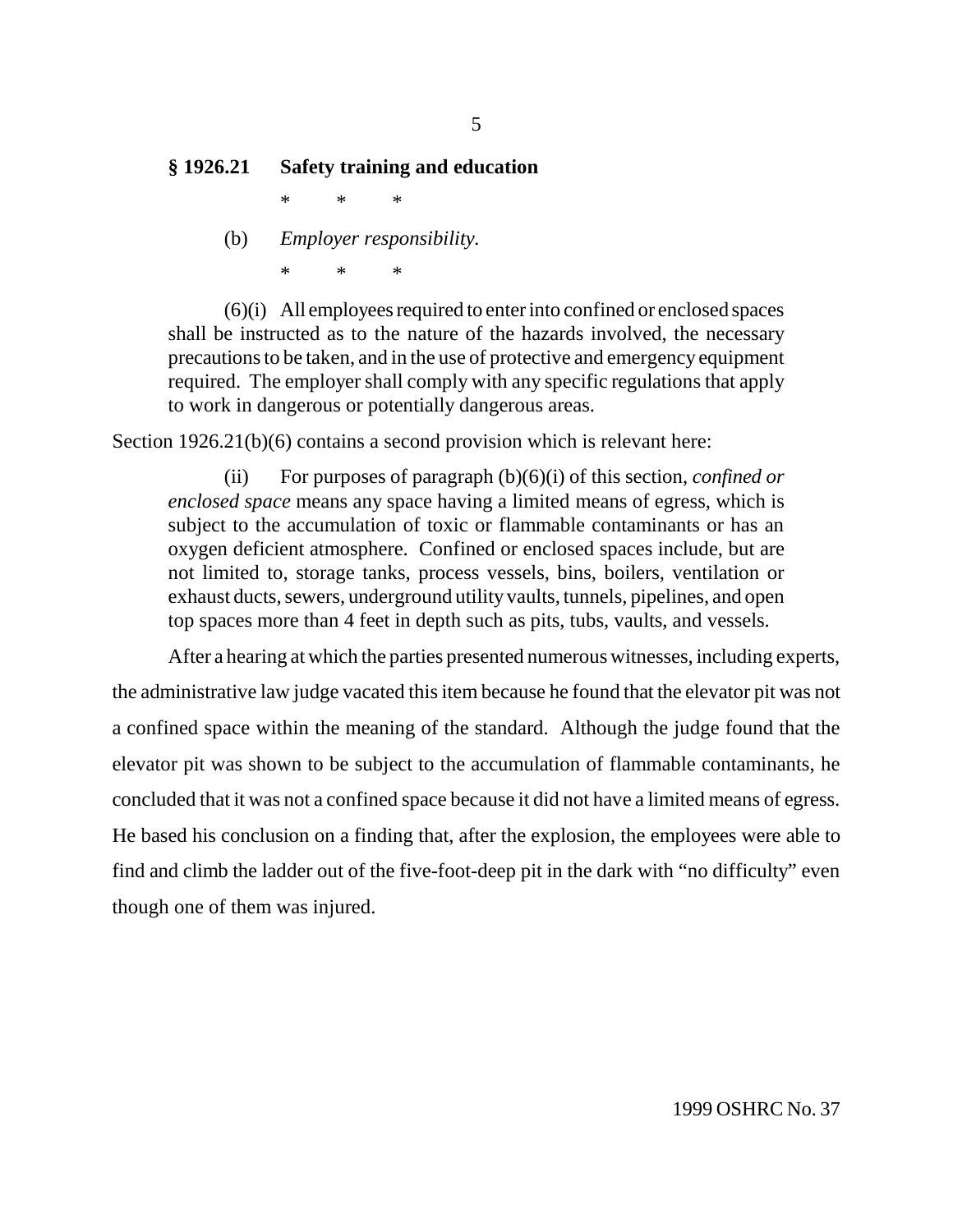#### **Discussion**

The only dispute before us is over the first element of the Secretary's burden of proof, whether the standard applies.<sup>3</sup> Under the language of the standard, a confined space is "any space having a limited means of egress, which is subject to the accumulation of toxic or flammable contaminants or has an oxygen deficient atmosphere." We find that the Secretary has shown that both of those conditions were present.

## **A. "subject to the accumulation of toxic or flammable contaminants"**

The judge found that the elevator pit here was subject to the accumulation of flammable vapors. We agree with the judge's finding. The record clearly shows that the elevator pit became subject to the accumulation of heavier-than-air flammable vapors once Montgomery KONE introduced the PVC primer and cement into the pit.

Montgomery KONE argues essentially that it could not have known that the standard applies because it could not have known that chemical vapors might be present even after its efforts to purge them from the shaft. Where, as here, however, an employer is responsible for introducing chemicals into its workplace, it also has a duty to learn about the characteristics of those chemicals and to determine any dangerous conditions to which the employees may be exposed as a result. *Texas A.C.A. Inc.*, 17 BNA OSHC 1048, 1050, 1993-

<sup>&</sup>lt;sup>3</sup>If we find that the elevator pit was a confined space, the other elements of the Secretary's *prima facie* case are established. *See Armstrong Steel Erect., Inc.*, 17 BNA OSHC 1385, 1386, 1995-97 CCH OSHD ¶ 30,909, p. 43,030 (No. 92-262, 1995) (Secretary's burden of proving violation includes applicability of standard, noncompliance, employee exposure, and employer knowledge). The record shows that the terms of the standard were not met because Montgomery KONE did not provide either of the employees in the elevator pit any confined space training. In fact, their immediate supervisor testified that the company did not provide confined space training because it did not work in any confined spaces. It is also clear that untrained employees were exposed to the cited condition, because they were in the elevator pit; and the company knew that they had not been given confined space training.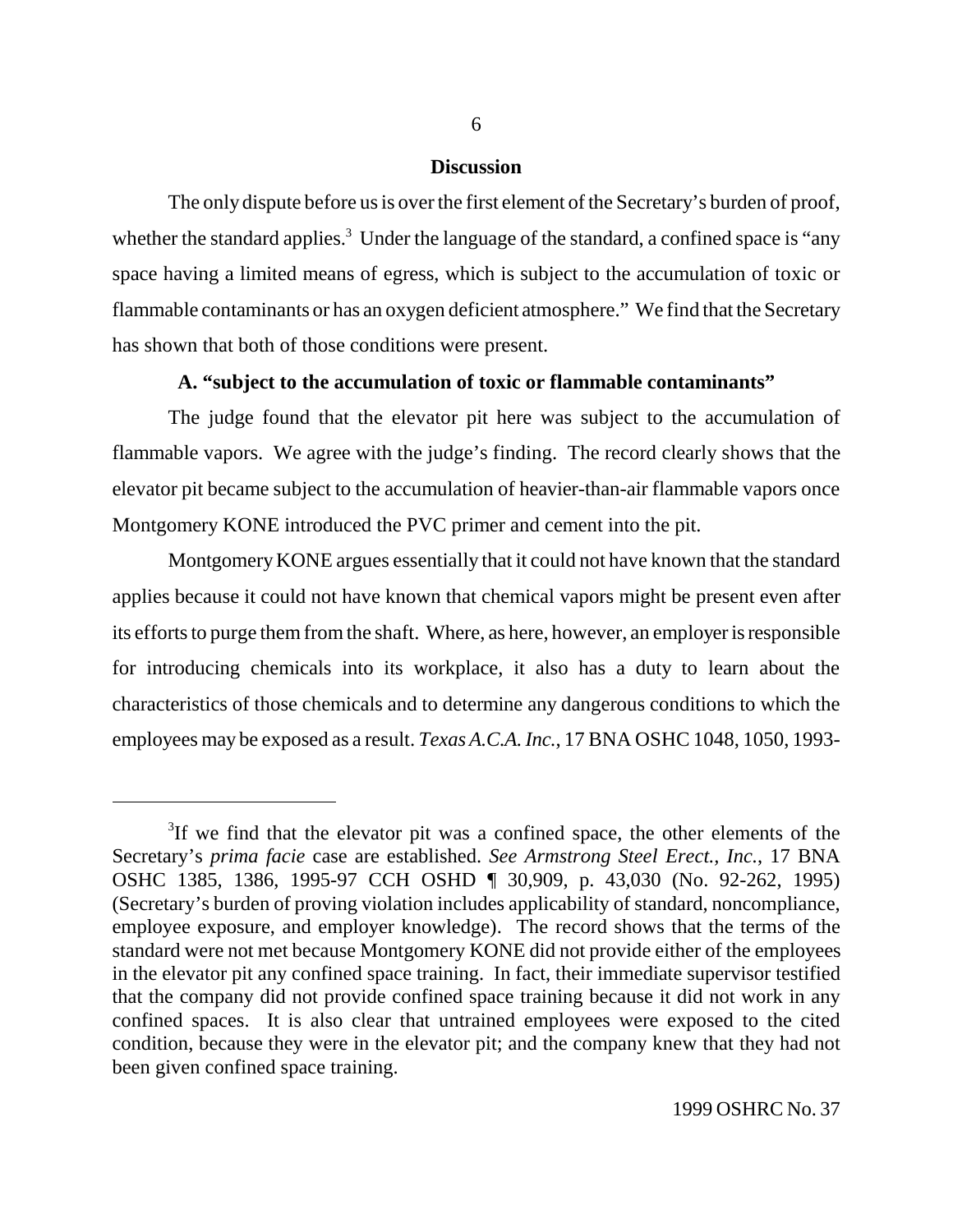95 CCH OSHD ¶ 30,652, p. 42,526 (No. 91-3467, 1995); *Pressure Concrete Constr. Co.*, 15 BNA OSHC 2011, 2016, 1991-93 CCH OSHD ¶ 29,902, p. 40,811 (No. 90-2668, 1992). The record indicates that the use of PVC liners was a relatively recent development in the elevator industry and that the installation of the PVC liner is normally performed by the drilling company rather than the elevator company. One of Montgomery KONE's employees testified that he had never installed a PVC liner before. Even if Montgomery KONE as a corporate entity did not have the knowledge that was necessary to perform the task safely, it had a duty before it undertook a new activity to investigate the safety of the procedures it would be using, to learn about the potential hazards the activity may pose to its employees, and to train those employees how to protect themselves from those hazards. The material safety data sheets for both the PVC primer and the PVC cement indicate that the vapor density is 2.49 times that of air. That information should have informed Montgomery KONE's employees that they were dealing with vapors that would not all be blown out of the seventy-foot-deep PVC liner with the compressed air they were using. It was the employer's duty to educate its employees to assure that they understood and appreciated the significance of the possible hazard.

Montgomery KONE argues that that elevator pits like this one are not generally considered confined spaces, and two safety officers from the Postal Service, which owned the building, testified that the Postal Service does not consider the elevator pit to be a confined space and that it never informed Montgomery KONE that it was a confined space. The company also presented evidence that air sampling was performed in the elevator pit before the explosion and after it, and that no abnormalities were detected. We offer no opinion, however, as to whether the elevator pit had a contaminated atmosphere or was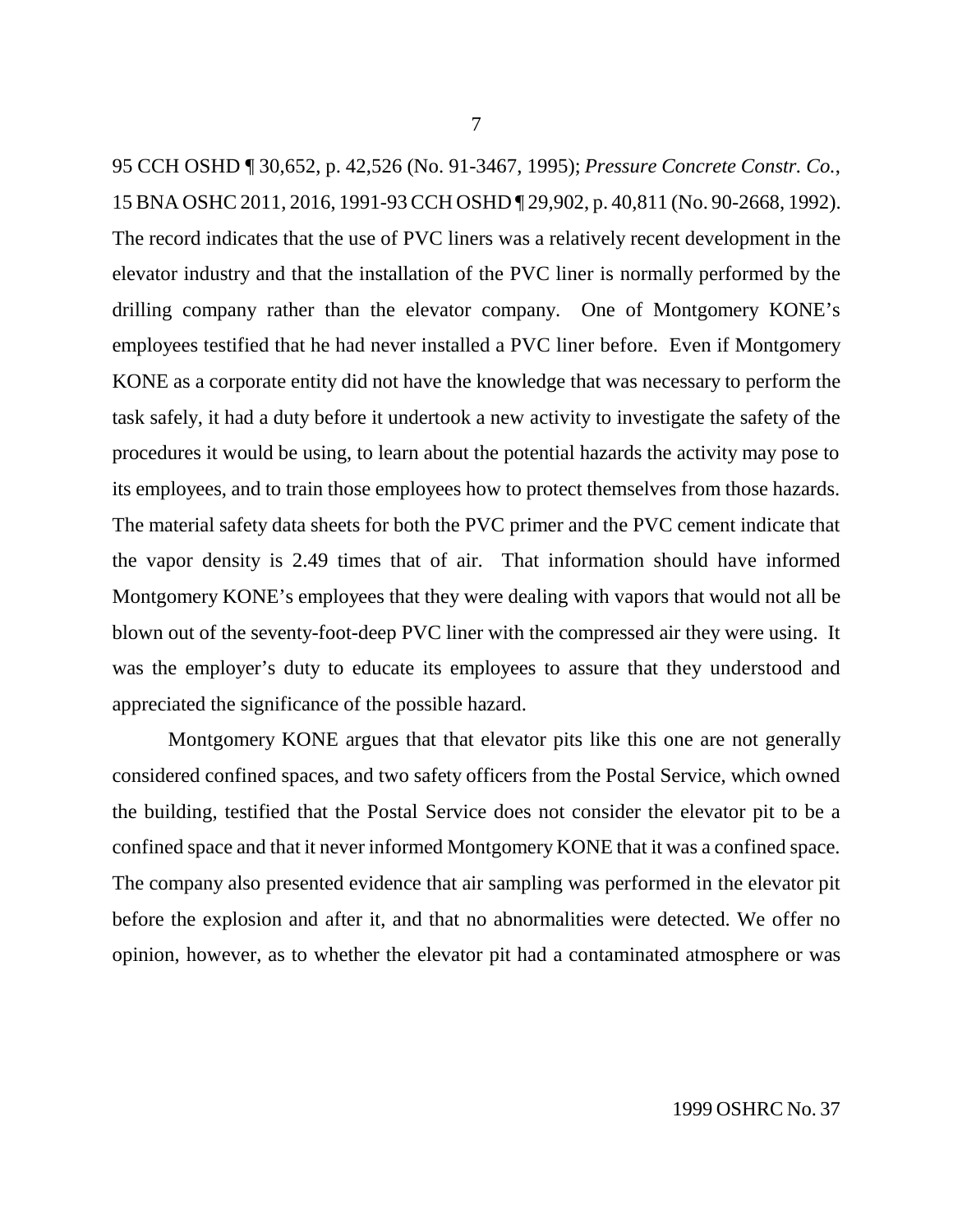subject to the development of a contaminated atmosphere at other times.<sup>4</sup> In the elevator pit here, the presence of the flammable vapors in the PVC cylinder demonstrates that the elevator pit was subject to the accumulation of flammable contaminants.

# **B. "having a limited means of egress"**

The other element of the standard's definition of a confined space is that it had limited means of egress. The administrative law judge found that egress was not limited because the two employees in the elevator pit when the explosion occurred "had no difficulty using the ladder to exit the pit after the explosion occurred despite the injuries [one of the employees] suffered and the fact that [the] lights went out." Relying on his finding that the employees "were not hindered by the ladder" in getting out of the elevator pit, the judge gave greater weight to the expert testimony of Montgomery KONE's witnesses than to that of the Secretary's expert witnesses. The judge also referred to a provision in OSHA's excavation standard, 29 C.F.R. § 1926.651(c)(2), which indicates that stairways, ramps, and ladders are considered safe means of egress from trenches. Relying on this provision, he concluded that the ladders in the elevator pit provided the employees a safe means of egress.

We disagree with the judge's conclusion that egress from the elevator pit was not limited. Webster's *New Collegiate Dictionary* (1979) defines the word "limited" merely as "restricted." The judge's reliance on the excavation standard was misplaced. The fact that ladders are a "safe" means of egress from a trench for purposes of compliance with the excavation standard does not mean that they are not a "limited" means of egress for purposes of defining a confined space.

<sup>&</sup>lt;sup>4</sup>The Secretary has presented speculative testimony that methane could have been present in the elevator pit and has argued that this possibility makes the pit subject to the accumulation of flammable contaminants. We give little weight to this argument because the record establishes that methane is lighter than air and would rise up the elevator shaft and escape through vents in the roof rather than accumulate in the pit.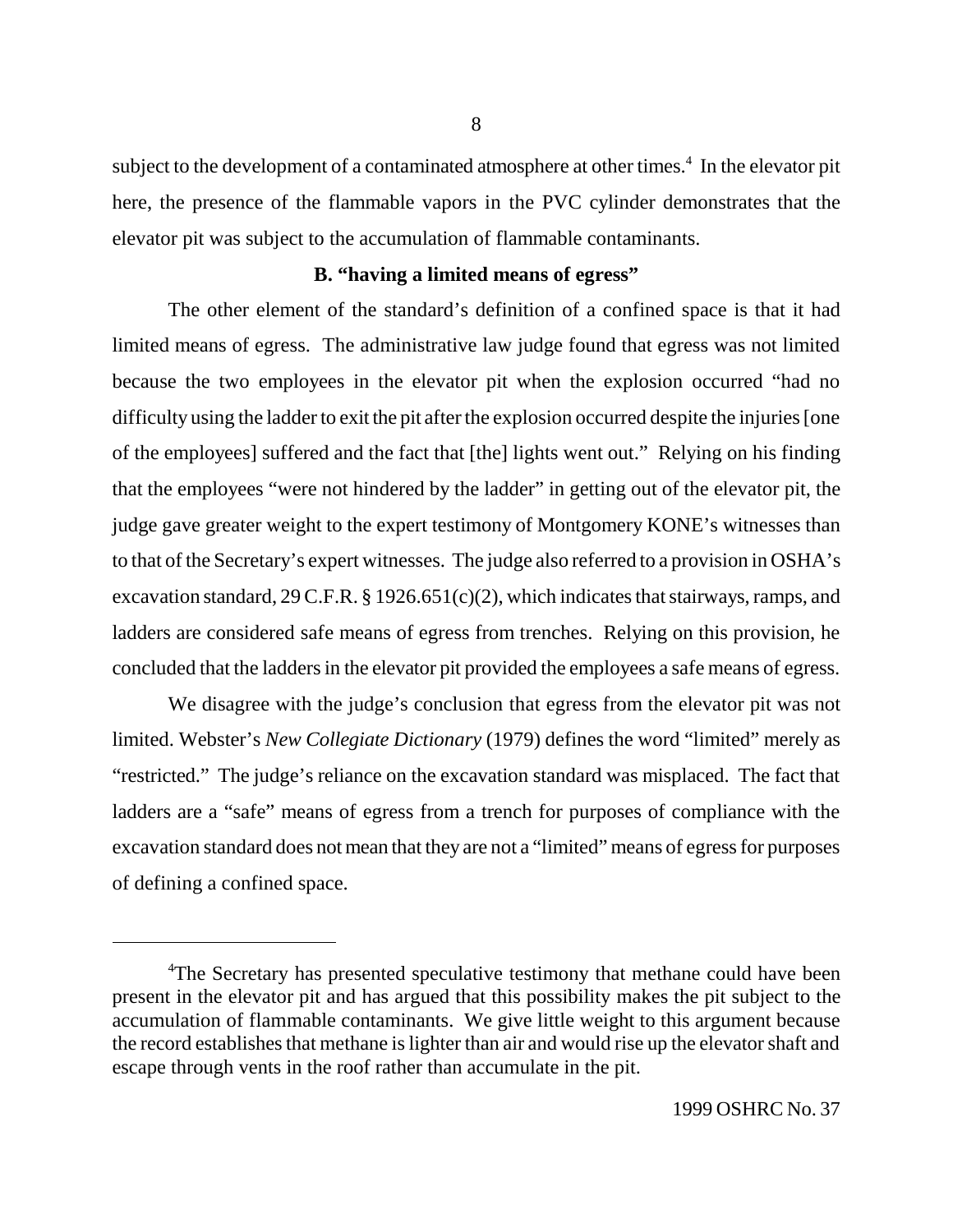The limited nature of the egress from the elevator pit is borne out by the photographic evidence, including a videotape made by the compliance officer. These exhibits show that the way out of the elevator pit was an orange extension ladder that was leaning against one wall of the elevator shaft and extended several feet beyond the edge of the pit. To get out, it was necessary to climb the ladder and step to the side a foot or two onto the floor of the subbasement. When the explosion occurred and the lights went out, the two employees had to feel their way around in the dark until they found each other, then found the ladder and helped each other get out of the pit. On this record, we find that the conditions encountered in the elevator pit constituted a limited means of egress. The employees may have been able to climb out of the elevator pit without further problems, but the fact that they had to assist one another supports our conclusion that their means of egress was limited.

Having found that the Secretary has established both that the elevator pit had limited means of egress and that it was subject to the accumulation of flammable contaminants, we conclude that it was a confined space within the meaning of section 1926.21(b)(6)(ii) and that the training requirements of section  $1926.21(b)(6)(i)$  applied.<sup>5</sup> Although the employees

<sup>5</sup> Chairman Rogers notes that the Secretary has argued that the elevator pit was *per se* a confined space under the definition in section 1926.21(b)(6)(ii), because it was a pit that was more than four feet deep. She agrees that the elevator pit was a confined space for the reasons set out above. She would also find, however, that the standard is ambiguous but that the interpretation of the standard put forth by the Secretary is reasonable, that it "sensibly conforms to the purpose and wording" of the standard and is therefore entitled to deference. *Martin v. OSHRC (CF&I Steel)*, 499 U.S. 144, 151 (1991)(quoting *Northern Indiana Pub. Serv. Co. v. Porter County Chapter of Isaac Walton League of America, Inc.*, 423 U.S. 12, 15 (1975)); *Chevron, U.S.A., Inc. v. Natural Resources Defense Council*, 467 U.S. 837 (1984). Section  $1926.21(b)(6)(ii)$  is ambiguous because it is unclear whether the areas listed in the second sentence of the definition are intended to be examples of locations that might fit the qualifications in the first sentence or whether the intent of the second sentence was to designate all such locations as confined spaces. Chairman Rogers finds the Secretary's interpretation here reasonable because it recognizes that the spaces enumerated in the second sentence are potentially hazardous and that employees must be trained to deal with these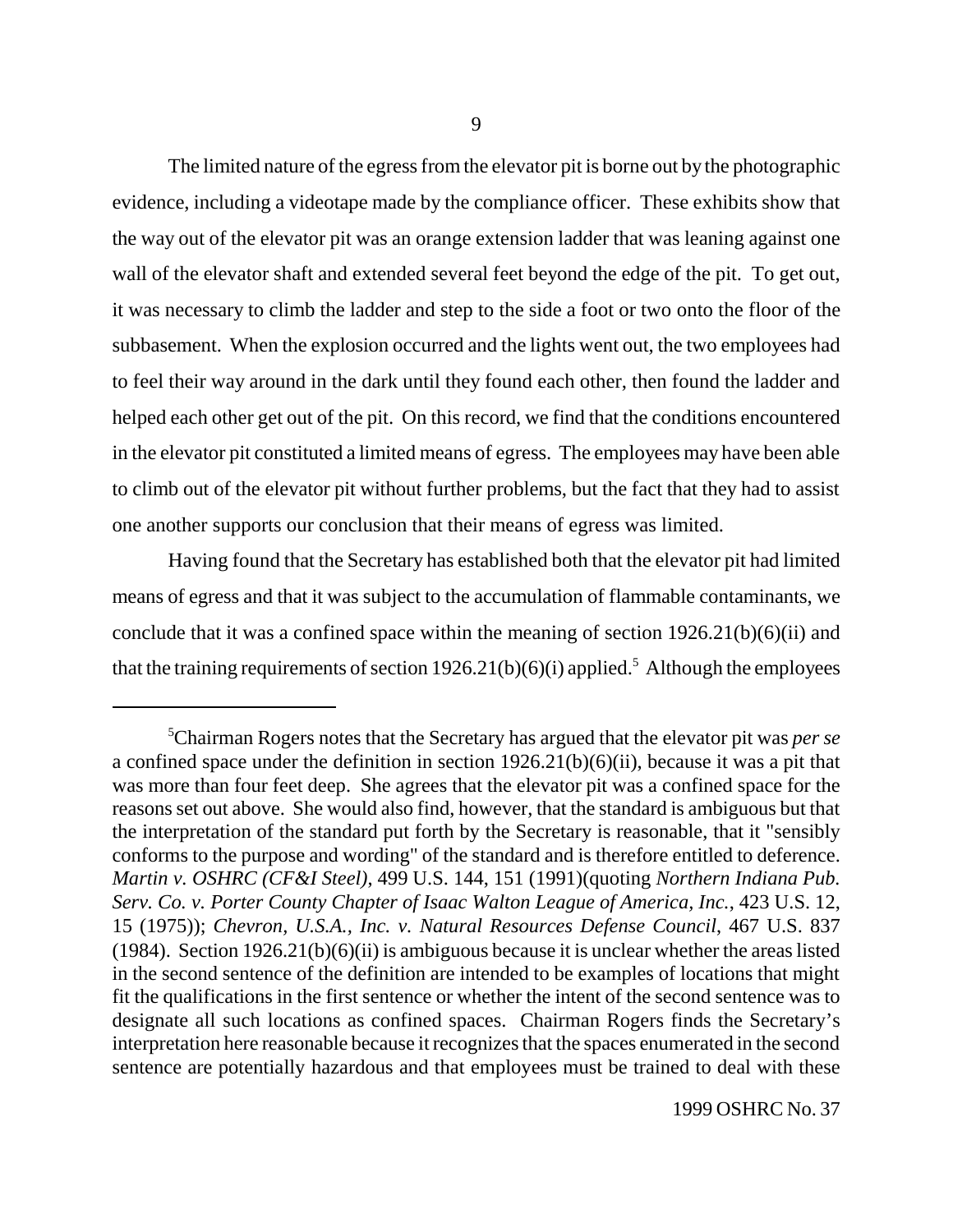who connected the sections of the PVC liner did read the directions on the labels of the chemicals they were using and did use personal protective equipment to protect themselves while they were using the chemicals, neither the employees in the pit when the explosion occurred nor the supervisor in charge of them had been given sufficient information to appreciate the insidious nature of the vapors these chemicals produced. Because adequate training about the hazards presented by the chemicals that had been used in the pit was not given to the employees who were required to enter the pit, and based on the testimony of the company that it did not provide confined space training, a violation has been proved.

# **Characterization and penalty**

The citation alleged that the violation was serious. A violation is serious under section 17(k) of the Act, 29 U.S.C.  $\S$  666(k), "if there is a substantial probability that death or serious physical harm could result." *Miniature Nut & Screw Corp.*, 17 BNA OSHC 1557, 1558, 1995-97 CCH OSHD ¶ 30,986, p. 43,176 (No. 93-2535, 1996). Here, the standard required that employees be trained about the hazards they might encounter in a confined space. The hazards at which the standard is aimed include oxygen deficient atmosphere, toxic atmosphere, and flammable or explosive atmosphere. In another case involving this same standard, we found that, if an accident had occurred as a result of the employer's failure to instruct its employees, the consequences could well be serious physical harm. *Baker Tank Co.*, 17 BNA OSHC 1177, 1180, 1993-95 CCH OSHD ¶ 30,734, p. 42,684 (No. 90-1786, 1995). Here, both of Montgomery KONE's employees experienced temporary

hazards. Accordingly, she would defer to the Secretary's interpretation and also find that the elevator pit was a confined space because it was an open top pit more than four feet deep, placing it within the locations specifically designated by the standard.

Commissioner Visscher does not consider the Secretary's *per se* interpretation reasonable because it eliminates the two conditions in the first sentence of the definition, which are the factors that make a confined space potentially hazardous.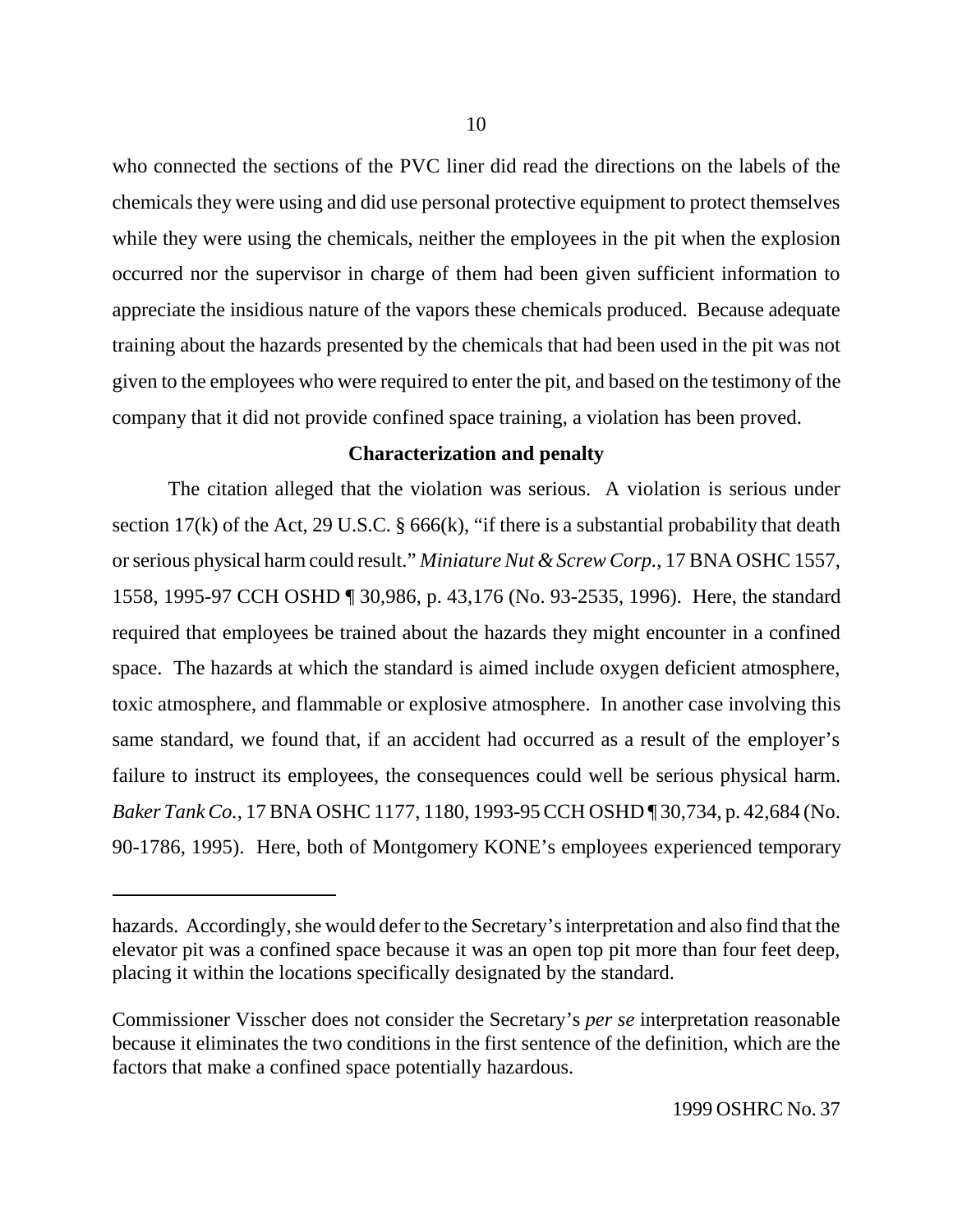hearing loss, and the employee whose legs were wounded by the flying pieces of PVC missed about a month of work. Although the injuries actually suffered may not have been as serious as they could have been, there clearly was a substantial probability that serious injury could result from the explosive atmosphere in the elevator pit. We therefore find that this violation was serious.

The Secretary proposed a penalty of \$3,500 for this item. Because he vacated the item, the judge did not determine what amount of penalty would be appropriate. On review, the parties have not argued the amount of the penalty although the briefing notice apprised them that the amount of the penalty would be in issue. In the absence of an argument by either of the parties that the amount proposed by the Secretary was not appropriate, we assess a penalty in the amount proposed, \$3,500.

### **Conclusion**

For the reasons above, we find that Montgomery KONE committed a serious violation of the standard at 29 C.F.R. § 1926.21(b)(6)(I) by failing to train its employees about the hazards they could be expected to encounter in the elevator pit. We assess a penalty of \$3,500 for that violation.

> /s/ Thomasina V. Rogers Chairman

/s/

Dated: December 9, 1999 Commissioner

Gary Visscher

1999 OSHRC No. 37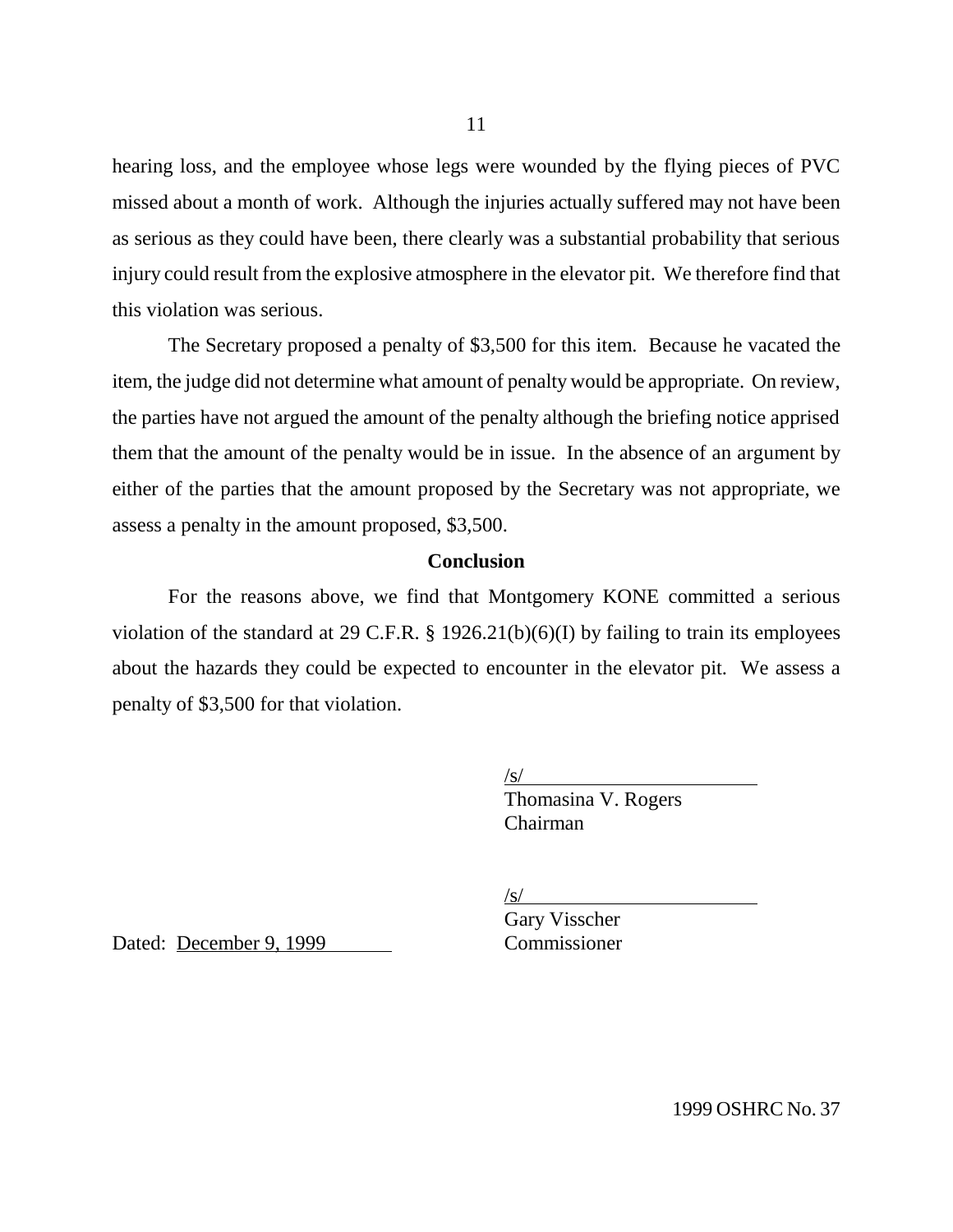# UNITED STATES OF AMERICA OCCUPATIONAL SAFETY AND HEALTH REVIEW COMMISSION

# SECRETARY OF LABOR Complainant

v. Docket Nrs. 97-1135 97-1133

PARSONS BRINCKERHOFF CONSTRUCTION SERVICES, INC., and MONTGOMERY KONE, INC., Respondents

Appearances For the Secretary<br>Marvin Krislov, Esq.<br>Paul M. San

Deborah R. Pierce, Esq. Regional Solicitor

# **McClay**

John M. Strawn, Esq. Attorney

U.S. Department of Labor Philadelphia, PA

Marvin Krislov, Esq. Paul M. Sancoucy, Esq. Paul M. Sancoucy, Esq. Paul M. Sancoucy, Esq. Bond, Schoeneck, and King Syracuse, NY

For Montgomery KONE Theresa C. Timlin, Esq. W. Scott Railton, Esq. Attorney Reed, Smith, Shaw, and

McLean, VA

Before JOHN H FRYE, Judge

# DECISION AND ORDER

During 1997, the U.S. Postal Service was performing renovations to its 1.3 million square foot terminal annex at its 30th Street facility in Philadelphia. It had retained Parsons Brinckerhoff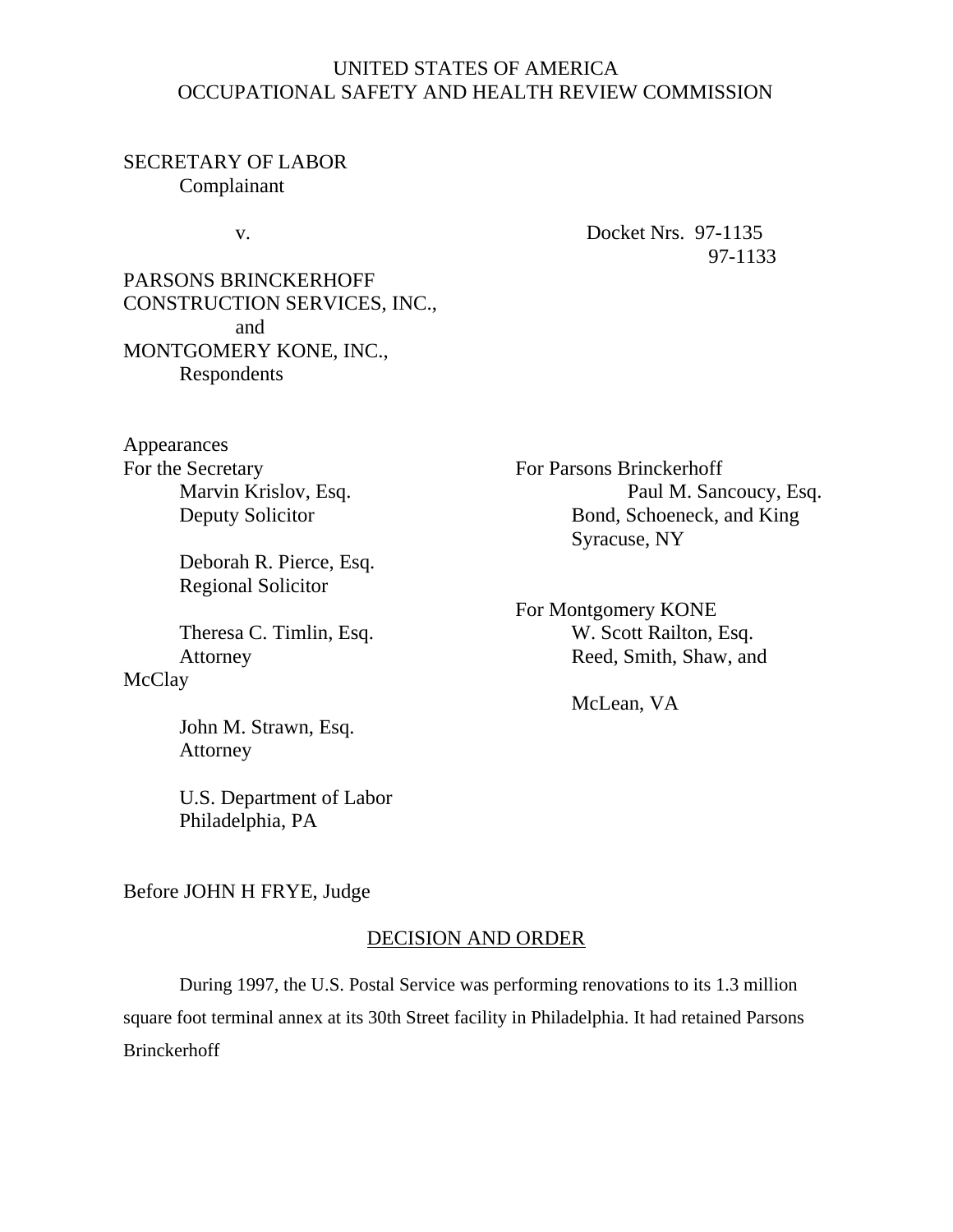#### Page Two

Construction Services<sup>6</sup> to perform contract administration and coordination of the many contractors who were performing this work, and it had entered into a contract with Montgomery KONE to rebuild and repair elevators, including hydraulic freight elevator number one (elevator one).

An hydraulic elevator utilizes hydraulic fluid to actuate a piston attached to the bottom of the car. The vertical movement of the piston raises and lowers the car to the various floors served by the elevator. In order to accommodate this piston, a shaft of more than 72 feet in depth had been drilled in the pit<sup>7</sup> for elevator one and lined with steel. In turn, the steel was lined with PVC plastic pipe. The PVC plastic pipe came in several sections, and it was necessary to glue these together with PVC primary cement, a highly flammable substance. Montgomery KONE employees then installed the hydraulic mechanism inside the PVC pipe. The hydraulic mechanism and PVC pipe was joined together by a fitting at the top.

On the afternoon of April 22, 1997, Lou Scarpitti and Dan Walsh, employees of Montgomery KONE, were continuing with the installation of the hydraulic mechanism in elevator one's pit. Walsh started to weld a bolt on the plate that is part of the head of the hydraulic mechanism. Seconds after Walsh struck his arc, an explosion occurred, shattering the PVC pipe and injuring Walsh. Walsh was out of work for a month. The Philadelphia Fire Department responded immediately and alerted OSHA's Philadelphia Area Office. OSHA arrived on the scene the following morning.

 <sup>6</sup> Parsons Brinckerhoff Construction Services, Inc. is a corporation with its principal place of business in Herndon, Virginia. Stipulated. Tr. 19-21. Parsons concedes that it is an employer engaged in business affecting commerce within the meaning of  $\S3(5)$  of the Act (29 USC  $\S652(5)$ ). Stipulated. Tr. 19-21.

<sup>&</sup>lt;sup>7</sup> The pit is a space about twelve by eighteen feet, and was four feet, ten inches deep. Tr. 28, 69, 342-43. GX 14. It adjoins a second pit of the same dimensions. The two pits are separated by steel expando beams and chicken wire. Tr. 28, 73, 787. On April 22, 1997, the two pits were also separated by the platform for elevator one, which was leaning upright between the two pits. Tr. 28, 69, 173, 345, 793.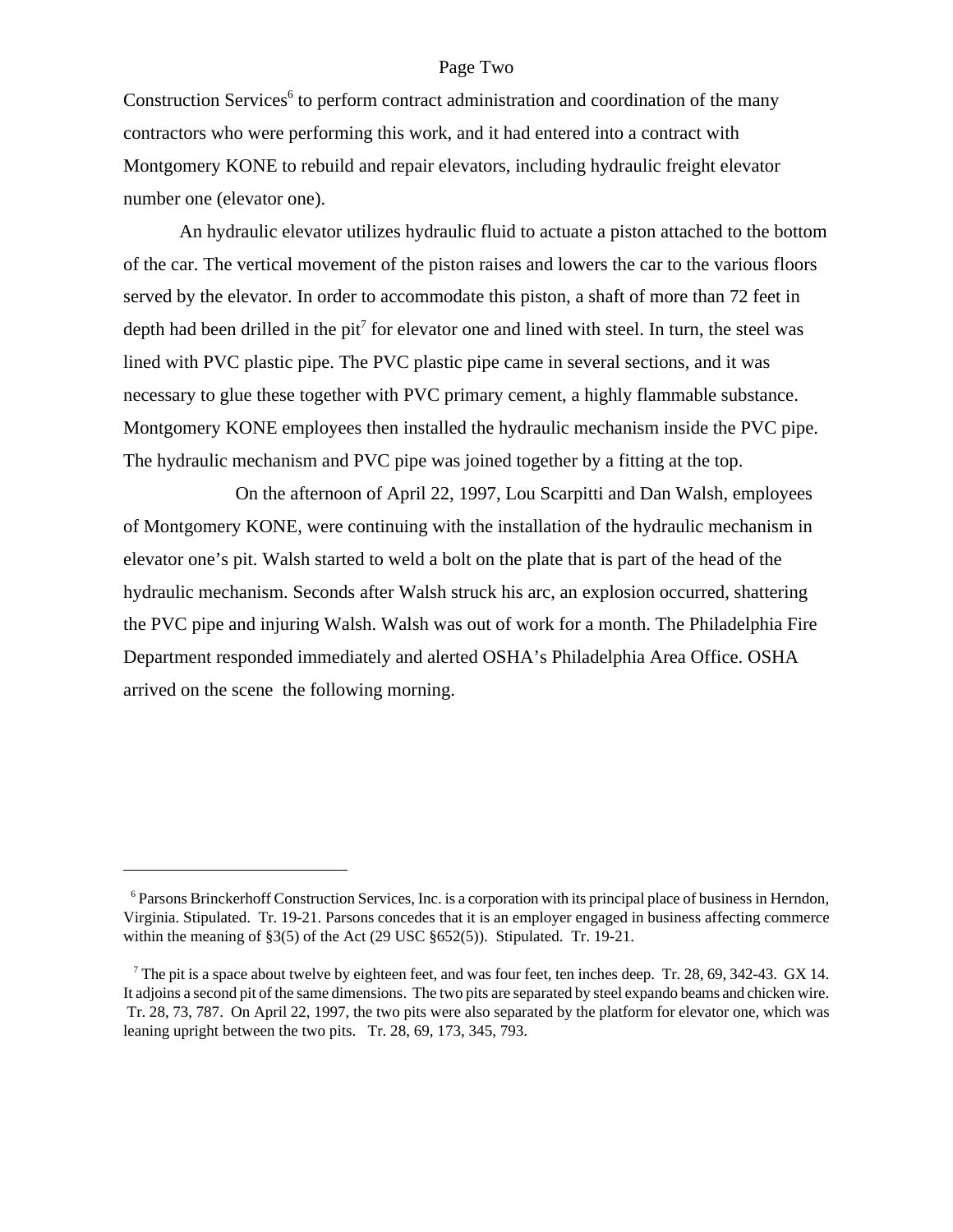#### Page Three

The Secretary issued citations to both Parsons Brinckerhoff and Montgomery KONE. The principal issue among the parties concerns whether the elevator one's pit was a confined or enclosed space as defined in 29 CFR ' 1926.21(b)(6)(ii). If so, ' 1926.21(b)(6)(i) required that employees be trained in the nature of the hazards, the precautions that they should take, and the use of proper protective and emergency equipment prior to entry. Both Montgomery KONE and Parsons Brinckerhoff were cited for a serious violation of ' 1926.21(b)(6)(i). In addition to challenging the application of the confined space standard, Parsons Brinckerhoff argues that it provided only construction management services, had no exposed employees, and was not responsible for employee safety.

Montgomery KONE also received a citation alleging serious violations of ' 1926.352(c) (welding in the presence of flammable compounds), and ' 1926.352(i) (welding on a container of a flammable substance without evacuating it); a citation alleging a serious repeat violation of ' 1926.1200(h)(1) (training on hazardous chemicals present at the work site); and a citation alleging other-than-serious violations of  $'1926.102(a)(1)$  (eye and face protection) and '1926.350(a)(10) (storage of oxygen cylinders).<sup>8</sup> Parsons Brinckerhoff also received citations for alleged serious violations of ' 1926.501(b)(1) (fall protection) and ' 1926.1053(b)(1) (improper use of a ladder).

Following the filing of complaints and answers, these two cases were consolidated and tried together in Philadelphia April 13 through 17 and 28. The Commission's jurisdiction is admitted.

To establish a violation of a specific standard,

 <sup>8</sup> Montgomery KONE also received citations alleging violations of ' 1926.501(b)(3) (fall protection), ' 1926.152(b)(1) (improper storage of flammable or combustible liquids), ' 1926.501(b)(1) (fall protection), ' 1926.403(d)(1) (improperly secured electrical equipment), and '1926.1053(b)(1) (improper use of a ladder). At trial, the Secretary dropped her allegations of violations of the first two sections and Montgomery KONE withdrew its notice of contest to the last three. In its brief, Montgomery KONE withdrew its notice of contest to the allegation of a violation of '  $1926.350(a)(10)$ . Accordingly, the citations alleging violations of '  $1926.501(b)(3)$  and ' 1926.152(b)(1) are dismissed. The citations alleging violations of ' 1926.501(b)(1), ' 1926.403(d)(1), '1926.1053(b)(1), and ' 1926.350(a)(10) are affirmed.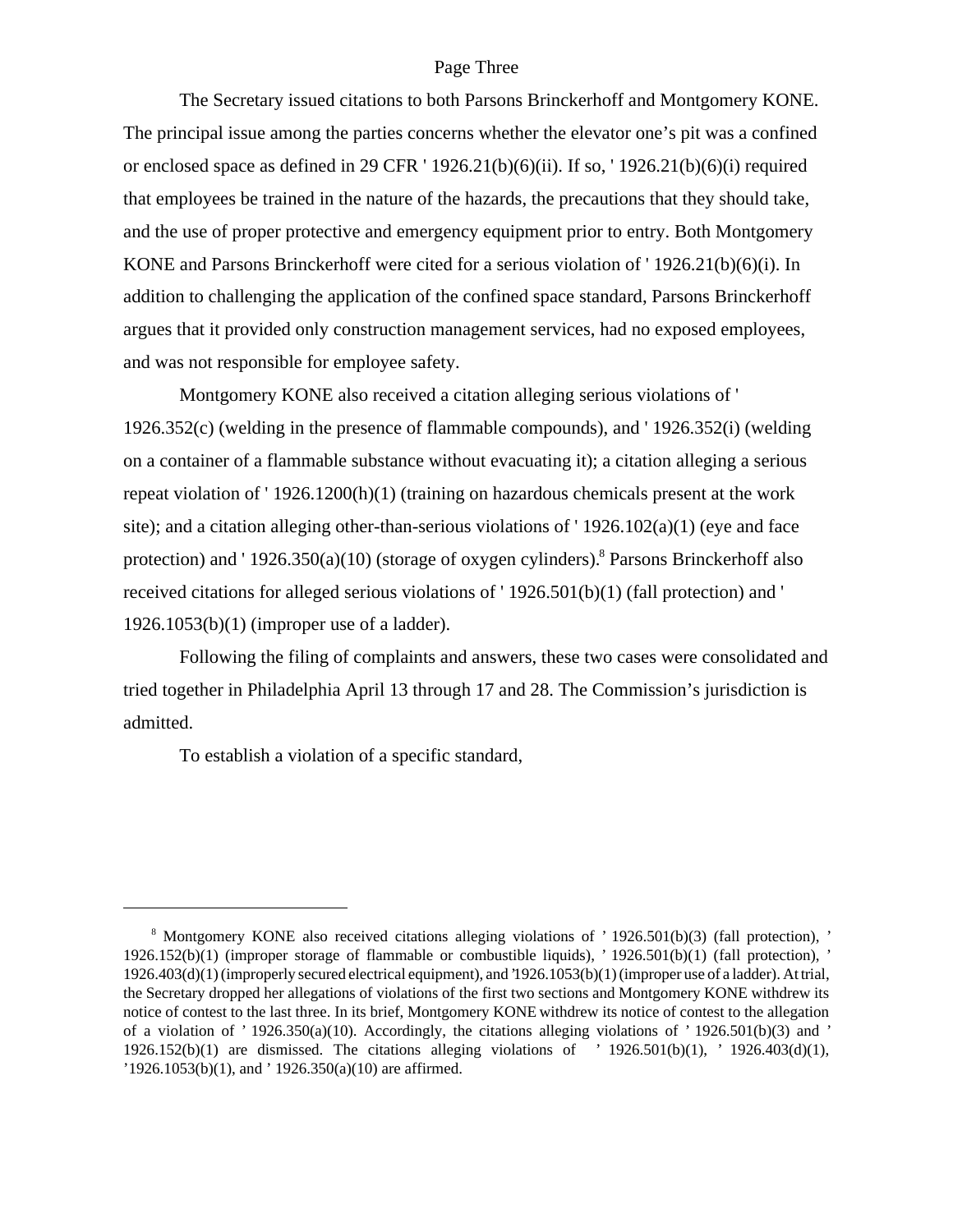#### Page Four

... the Secretary must prove by a preponderance of the evidence that: the standard applies to the cited condition; the employer failed to meet the terms of the standard; its employees had access to the violative condition; and the employer either knew or could have known of the condition with the exercise of reasonable diligence.

*Pride Oil Well Service*, 15 OSHC 1809, 1811 (Rev. Com. 1992). The Secretary satisfies her burden of proof if the record, when considered as a whole, contains a preponderance of evidence in support of her allegations. *Ultimate Distribution Systems, Inc.*, 10 OSHC 1568, 1570 (Rev. Com. 1982).

#### THE ALLEGED VIOLATIONS

#### I MONTGOMERY KONE, INC.

Serious Citation 1, Item 1: Alleged Violation of 29 C.F.R. § 1926.21(b)(6)(i)

The definition of a "confined or enclosed space" is set forth in 29 C.F.R. §

 $1926.21(b)(6)(ii)$ :

... "confined or enclosed space" means any space having a limited means of egress, which is subject to the accumulation of toxic or flammable contaminants or has an oxygen deficient atmosphere. Confined or enclosed spaces include, but are not limited to, storage tanks, process vessels, bins, boilers, ventilation or exhaust ducts, sewers, underground utility vaults, tunnels, pipelines, and open top spaces more than 4 feet in depth such as pits, tubs, vaults, and vessels.

The Secretary maintains that the pit for elevator one meets the definition of a confined or enclosed space on two separate bases. First, the Secretary argues that it is an open-top space greater than four feet deep, and second, that it has a limited means of egress and is subject to the accumulation of toxic or flammable contaminants.

There is no question that the pit was an open-top space more than four feet deep. The Secretary points to *Ed Taylor Construction Co. v. OSHRC*, 938 F.2d 1265, 1272, 15 OSHC 1238, 1242 (11th Cir. 1991), for the proposition that confined spaces include these spaces regardless of whether industry so regards them. In reaching its conclusion, the court noted that the regulation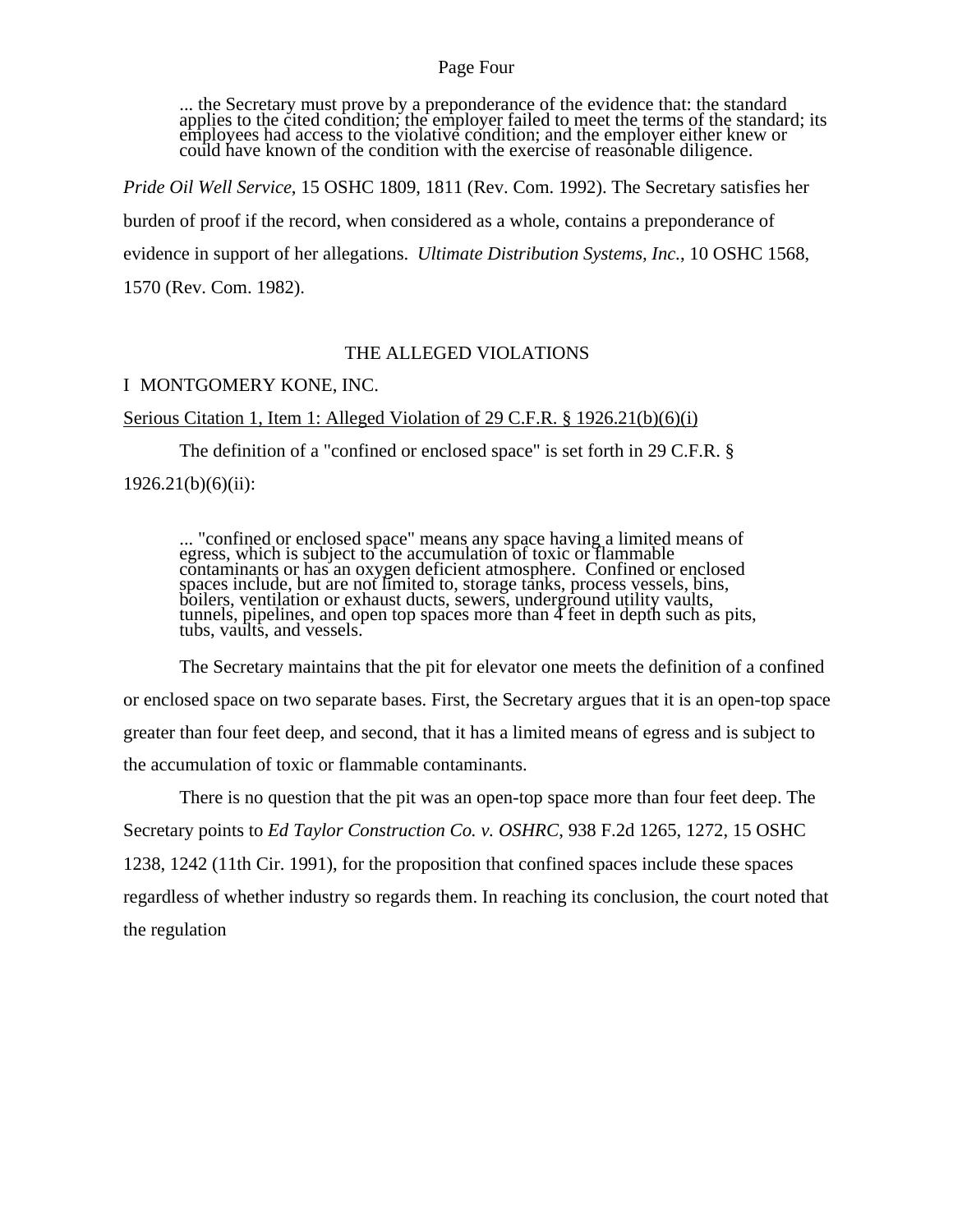#### Page Five

clearly warns that such spaces are subject to the accumulation of toxic or flammable contaminants and that it is irrelevant whether anyone in industry may have believed otherwise. For this reason, the Secretary regards as irrelevant Montgomery KONE's testimony to the effect that the elevator industry does not recognize elevator pits as confined spaces, that the USPS did not recognize the elevator pit as a confined space, and that the pit was not subject to the accumulation of toxic or flammable contaminants.<sup>9</sup>

The Secretary also argues that she established that elevator one's pit was subject to the

accumulation of flammable gases. Montgomery KONE argues just as vigorously that it was

not. Montgomery KONE's position is dependent upon viewing the explosion that occurred as

having taken place outside of elevator one's pit. Its brief states:

The Court is then left with the fact that the PVC liner exploded. That fact does not and cannot convert the elevator pit into a confined space under the construction industry standard. The liner was in a hole which according to GX 15 extended about 72 feet below the floor of the elevator pit. The hole constitutes a separate and distinct space from the elevator pit. [footnote omitted] The sole purpose of the jack hole or shaft, as the Secretary calls it, is to house the jack assembly for the elevator.

As the evidence of record and particularly the testimony of Officer Borbidge makes plain, the appropriate analogy is the cylinder could have exploded anyplace. It was analogous to a pipe bomb which could exist without regard to the jack hole; it could for example have exploded out on the street. There simply is no relationship to the pit.

Montgomery KONE's brief, p.27.

The statement that there is no relationship between the explosion and the elevator pit blinks at reality. While it is more probable than not that a flammable gas accumulated and exploded in the PVC liner and not in the elevator pit, the fact remains that the effects of the explosion were felt in the pit. The injured worker was in the pit. The explosion was violent enough to extinguish all the

<sup>&</sup>lt;sup>9</sup> The decision in *Ed Taylor Construction* was rendered by the Eleventh Circuit and it is not binding in this case.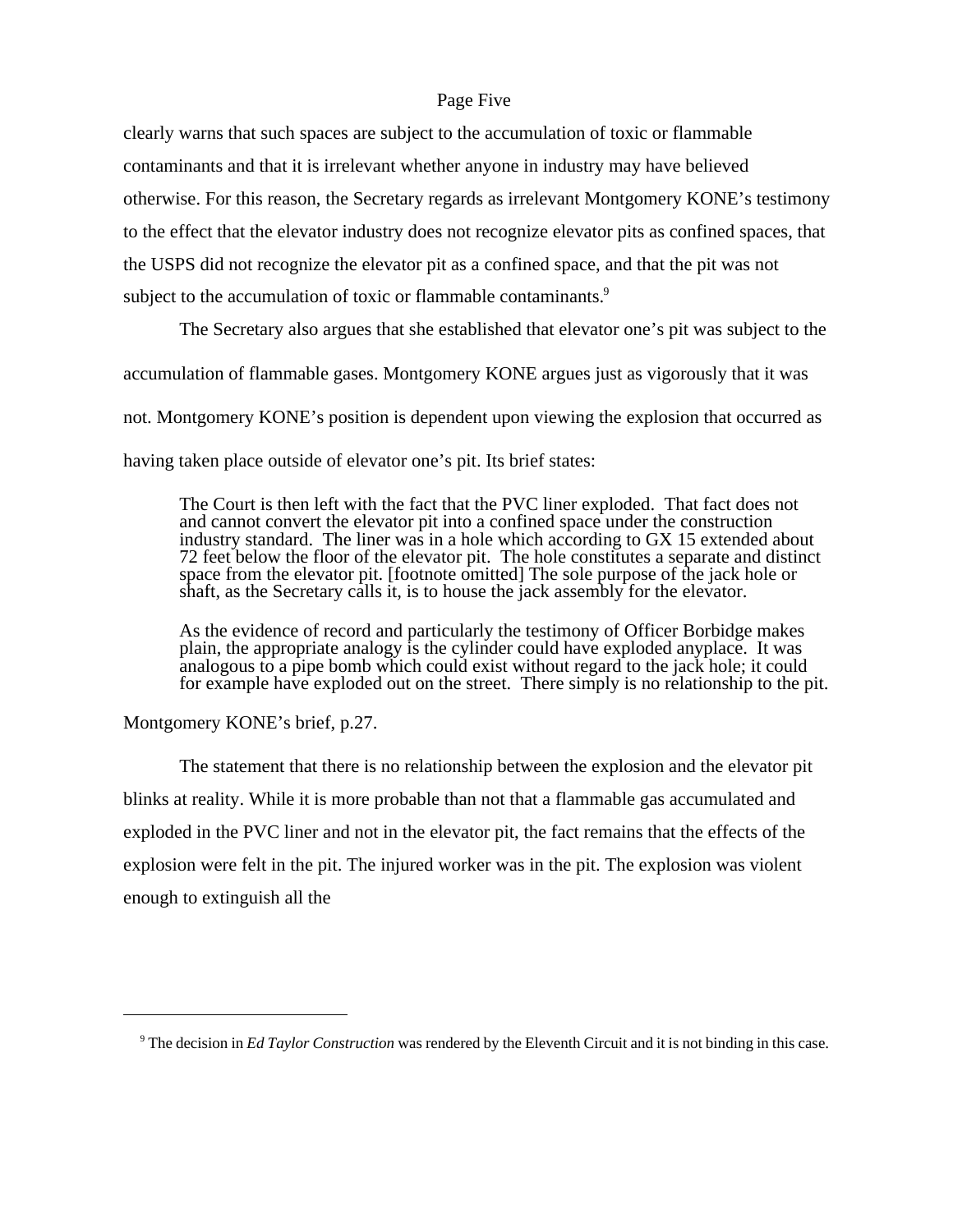#### Page Six

lighting in the pit, and to damage articles of equipment present there. To hold that this pit does not fall within the definition set out in ' 1926.21(b)(6)(ii) because a flammable gas enough to accumulated and exploded in a cylinder placed in a hole in the pit's floor, rather than in the pit itself, elevates technical distinctions to an unwarranted level of importance. While it may well extinguish all the be true that the same explosion might have occurred were the PVC liner located in a hole drilled in front of the Post Office in the middle of Market Street, placing the PVC liner in a hole in elevator one's pit made the pit "subject to the accumulation of ... flammable contaminants."

The definition of a confined space requires, first, that it have "a limited means of egress" and, second, that it "be subject to the accumulation of toxic or flammable contaminants." The above discussion makes clear that elevator one's pit meets the second requirement. However, the first requirement presents a more difficult inquiry.

Starting from the obvious, it is evident that the means of egress is to permit workers to escape the hazard of toxic or flammable contaminants, or, if they are unable to do so, to permit access by rescue personnel. If the means of egress is limited, ' 1926.21(b)(6)(i) requires that the employees who enter the confined space "are to be instructed as to the nature of the hazards involved, the necessary precautions to be taken, and in the use of protective and emergency equipment ...." If the means of egress is not limited, no such instruction is required.

The Secretary's experts testified that, because the only way out of elevator one's pit was a ladder, it had a limited means of egress. Dr. Brown and Mr. Krug both took the position that any time a worker must use his or her hands to exit from a space, egress is limited. Mr. Krug relied on ANSI standard Z117.1 (1995), stating that ANSI based its position on the needs of rescue personnel.<sup>10</sup> Dr. Brown also relied on "the ANSI document," but seemed to be most concerned

 $10$  Tr. 592-93.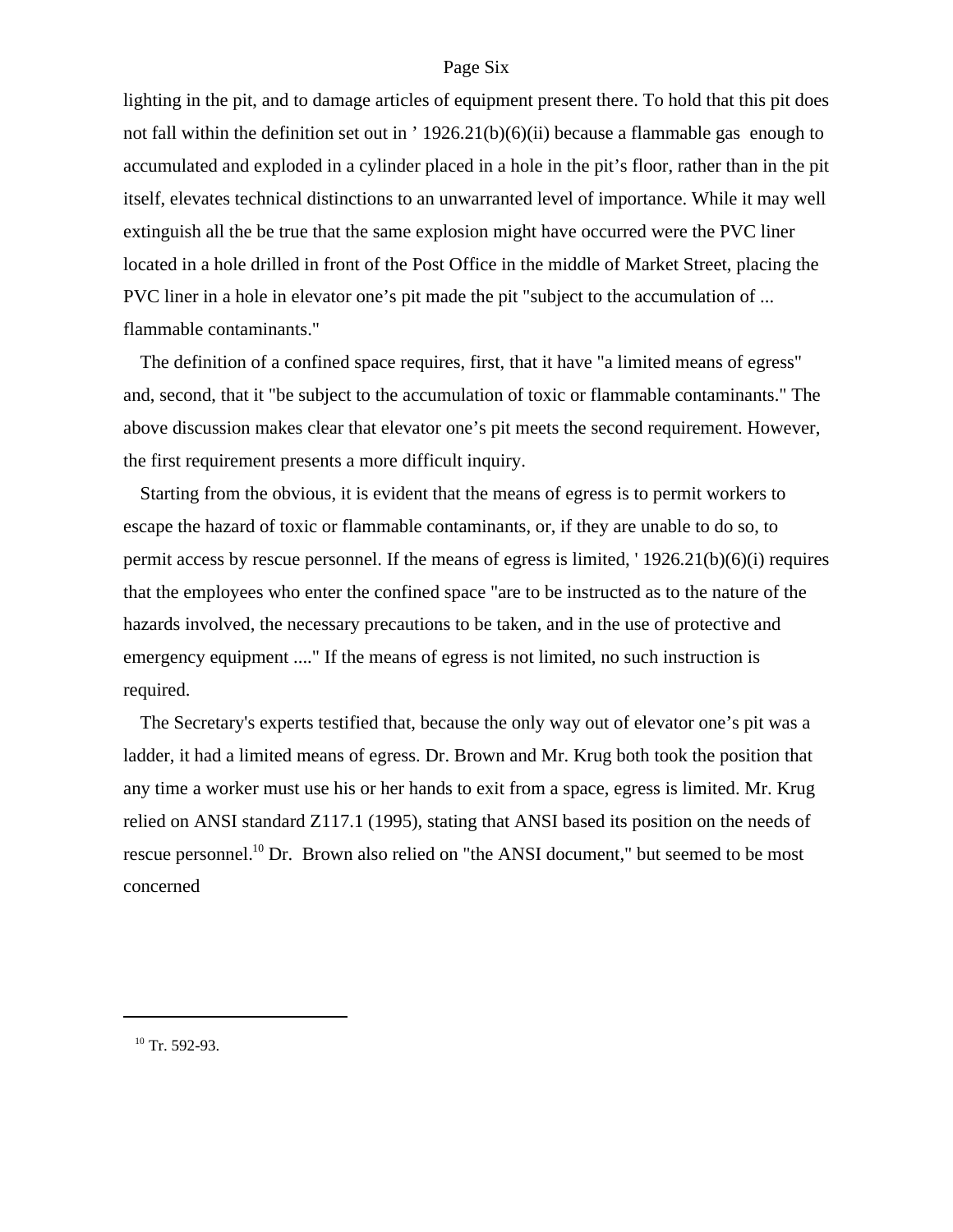#### Page Seven

about situations in which a worker was required to crawl on hands and knees to exit a space.<sup>11</sup> Under their rational, a stairway or a ramp would not be limited because it would not require the use of one's hands. Both experts testified that egress by means of a ladder was limited because it presented an impediment which would not be present if an employee or rescue person could simply walk out of the space. Given that the obvious purpose of the ladder is to permit escape from a hazard, this testimony strongly implies that egress by means of a ladder is either unsafe or inadequate.

Montgomery KONE points out that the pit was only 4 feet 10 inches in depth and that both elevator mechanics had no difficulty using a ladder to exit the pit after the explosion occurred, despite the injuries Mr. Walsh suffered and the fact that lights went out. Both Mr. Dowson and Mr. Gage, Montgomery KONE's experts, relied on this fact in reaching the conclusion that the means of egress from elevator one's pit was not limited.<sup>12</sup> There was no evidence that rescue personnel would have any difficulty making a rescue.

Given that Messrs. Scarpitti and Walsh were not hindered by the ladder when they exiting the pit, I find the testimony of Montgomery KONE's experts to be more persuasive than that of the Secretary's experts. Moreover, Montgomery KONE's experts' conclusion is consistent with the treatment of ladders in the standard applicable to trenches. Trenches are subject to the accumulation of toxic or flammable contaminants in addition to the hazard of cave-in, and the standard requires a safe means of egress. Section  $1926.651(c)(2)$  considers stairways, ramps, and ladders all to be "safe means of egress" from trenches. I conclude that elevator one's pit was not a confined space within the meaning of ' 1926.21(b)(6)(ii). Accordingly, Citation 1, item 1, is vacated.

 $11$  Tr. 709-10.

<sup>&</sup>lt;sup>12</sup> Tr. 918-19, 1033-34.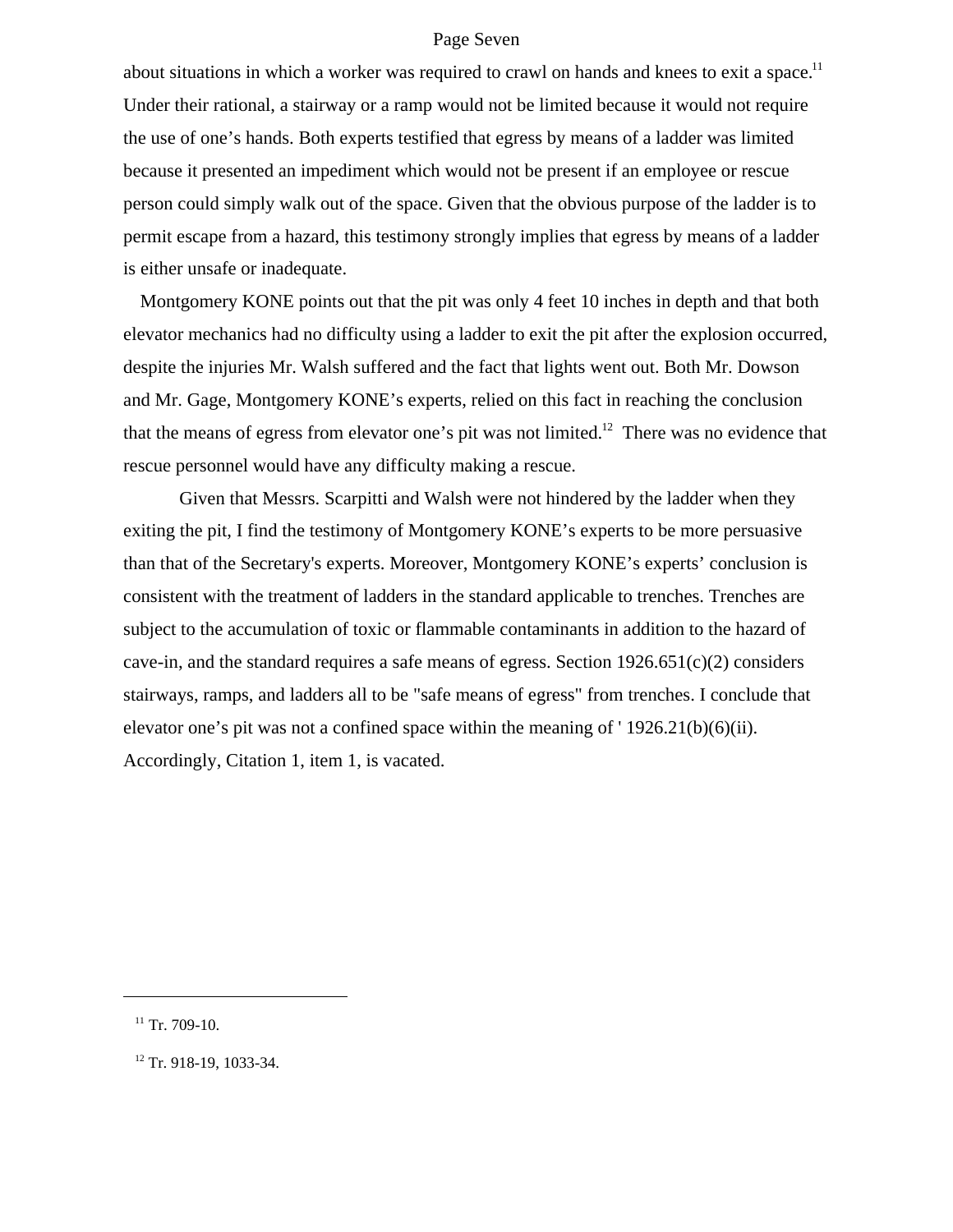Serious Citation 1, Item 2a: Alleged Violation of 29 C.F.R. § 1926.352(c) Section 1926.352(c) provides that: No welding, cutting, or heating shall be done where the application of flammable paints, or the presence of other flammable compounds, or heavy dust concentrations creates a hazard.

The Secretary maintains that there can be no doubt that this regulation applies to the cited condition, and that Montgomery KONE violated it. The Secretary points out that on April 22, 1997, Montgomery KONE employees Dan Walsh and Lou Scarpitti began tack welding inside the pit for elevator one where flammable materials such as PVC glues and primer thinner were stored<sup>13</sup> approximately seven feet away.<sup>14</sup>

Montgomery KONE argues that the cited standard cited is a performance standard, and the burden is on the Secretary to demonstrate that the glue cans posed a hazard when welding was performed. Montgomery KONE points out that the cans were present for a period of about 12 days before Mr. Walsh performed tack welding. During that time, Mr. Scarpitti used a welding torch to apply shrink wrap to the joints of the jack, sending sparks and other hot material cascading about the area. Moreover, nothing happened the prior week when the outside welder was welding the joints of the cylinder. It seems obvious to Montgomery KONE that, if the PVC glues and primer thinner were a hazard, then something would have happened.

Montgomery KONE maintains that Mr. Walsh specifically took steps to comply with the requirements of this standard before he began welding. He testified as follows:

Q: Before you began welding, did you take any precautions?

A: Just normal. There was water always present so we felt we needed to clear the area of flammables like paper and things like that. I put on my shield, welding gloves

13 Tr. 42, 71, 173, 338, 796. GX 9, GX 22 at counter 408.

<sup>&</sup>lt;sup>14</sup> Tr. 54.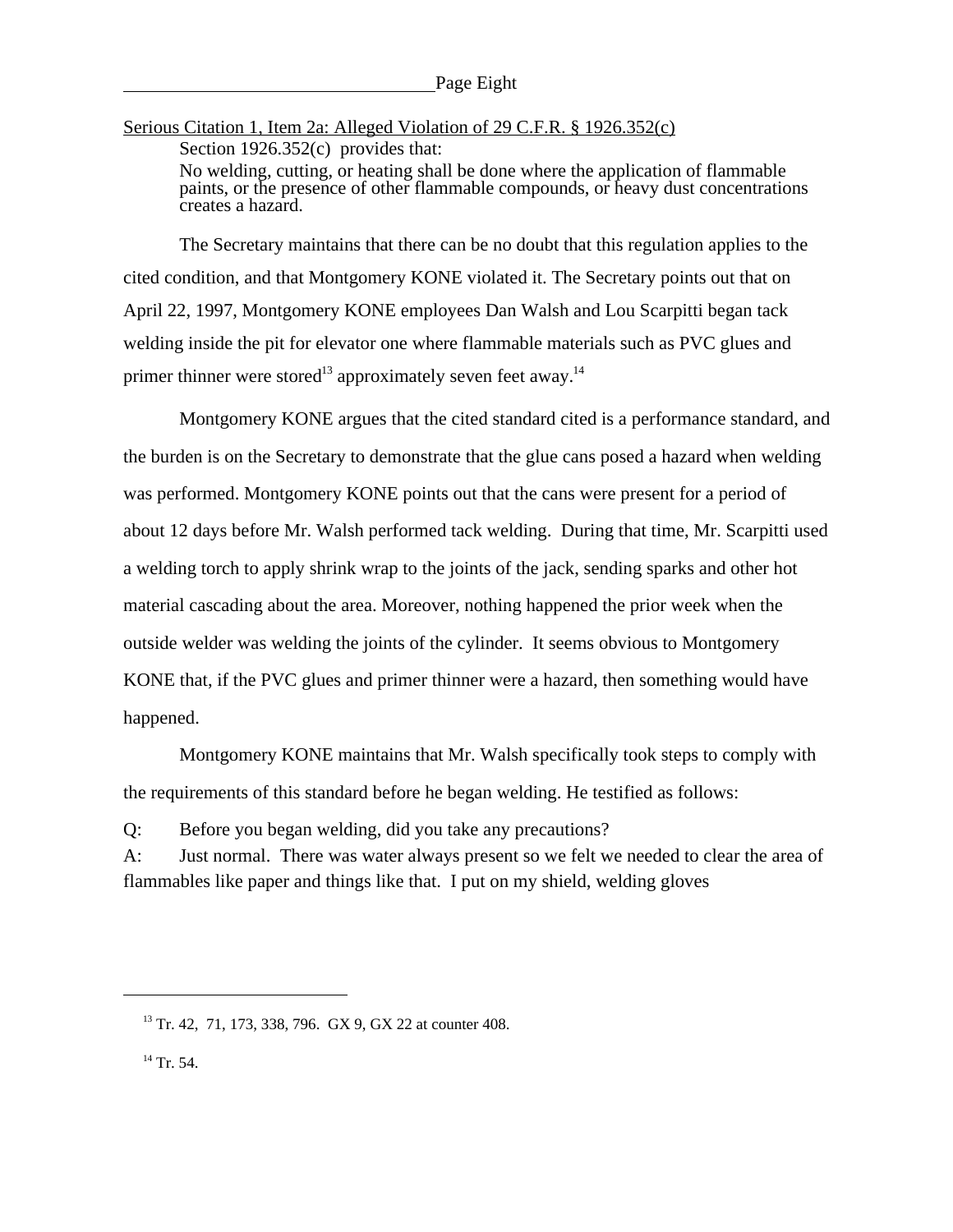#### Page Nine

and said to Lou stay clear, I am going to weld. That's the precautions that I took. Tr. 89.

Montgomery KONE correctly maintains that the Secretary simply failed to prove her

case. Citation 1, item 2a, is vacated.

## Serious Citation 1, Item 2b: Alleged Violation of 29 C.F.R. § 1926.352(i)

Section 1926.352(i) provides that:

Drums, containers, or hollow structures which have contained toxic or flammable substances shall, before welding, cutting or heating is undertaken on them, either be filled with water or thoroughly cleaned of such substances and ventilated and tested.

The nature of the cylinder where Dan Walsh and Lou Scarpitti were welding and the events that transpired after the arc was struck are not in dispute. It is evident that the cylinder contained flammable substances, i.e., gasses generated by the glue and primers used in joining the sections of PVC pipe together. The Secretary maintains that Montgomery KONE did not fill the cylinder with water or clean it, ventilate it, and test it before beginning to weld.

Montgomery KONE argues, first, that the standard applies to drums, containers or hollow structures on which welding, heating or cutting is undertaken. It points out that the PVC pipe is a plastic material, and that no welding was done on it. The welding operation at the time of the explosion was to attach jack bolts to a plate on the head of the hydraulic mechanism. See R-14. Mr. Walsh said he was welding 10 inches from the jack head, and his testimony is confirmed by the exhibits. Tr. 101, R-14. Therefore, according to Montgomery KONE, the welding was not being performed on a drum, container or hollow structure, and the standard does not apply.

Second, Montgomery KONE argues that it complied with the standard. Its safety rule states: "[b]efore welding or burning over polyvinylchloride (PVC) casing, take steps to purge the PVC casing of flammable vapors." See C-2 at p. 48, Tr. 163. Montgomery KONE maintains that Mr. Scarpitti did precisely that; when he smelled fumes from the glue, he introduced compressed air into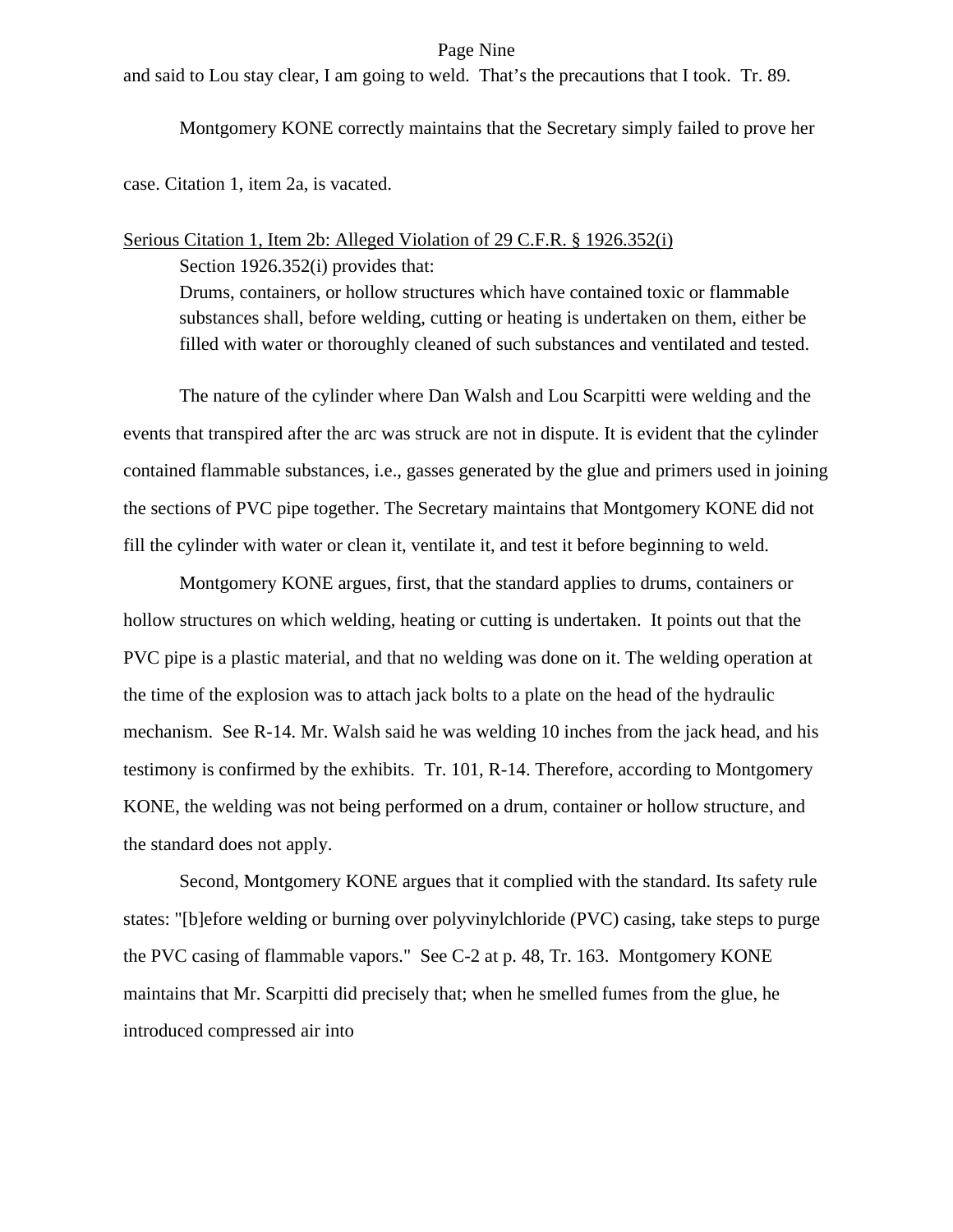#### Page Ten

the PVC casing, purging it for about 30 minutes. The smell disappeared. Montgomery KONE argues that the procedures employed are consistent with those accepted in the industry, citing the testimony of Messrs. Dowson and Gage. Tr. 926-27, 929, 936, 1026-27, 1029.

The problem with Montgomery KONE's second argument is that the ventilation employed by Mr. Scarpitti was inadequate. He inserted the air hose only about fifteen feet into a 70-foot cylinder. Tr. 816. The gasses that he needed to evacuate are two and one-half times heavier than air, so he could not have disturbed the gasses lying far below the end of the hose. Tr. 704-05. Thus the procedure employed by Mr. Scarpitti did not thoroughly clean the PVC pipe of these gases and ventilate it.

However, Montgomery KONE's first argument is meritorious. A perusal of ' 1926.352 indicates that subsection (i) was intended to apply to structures on which welding was to be performed, not to structures in the vicinity of the locus of the welding. Subsections (a) and (b) provide that structures on which welding is to be performed are to be removed to a safe place, or, if that is not possible, all movable fire hazards in the vicinity are to be removed to a safe place. If neither the object to be welded nor the fire hazards in its vicinity can be removed, steps are to be taken to isolate the heat, sparks, and slag from the fire hazards.

In this case, the Secretary's testimony indicates that the explosion took place within the PVC pipe in the space between the inner wall of the PVC and the hydraulic mechanism that had been lowered into it. Tr. 258-61, 574-75. No welding was performed on the PVC pipe. Rather, the welding was undertaken on lengths of 'all-thread' screwed into a plate that is part of the head of the hydraulic mechanism in order to fashion jacking bolts to be used to level the plate and insure that the piston that raises and lowers the elevator was properly aligned. Tr. 834-36, 837-38, 840-47; R-13, R-14. While the facts indicate that Montgomery KONE may have violated §1926.352(b) by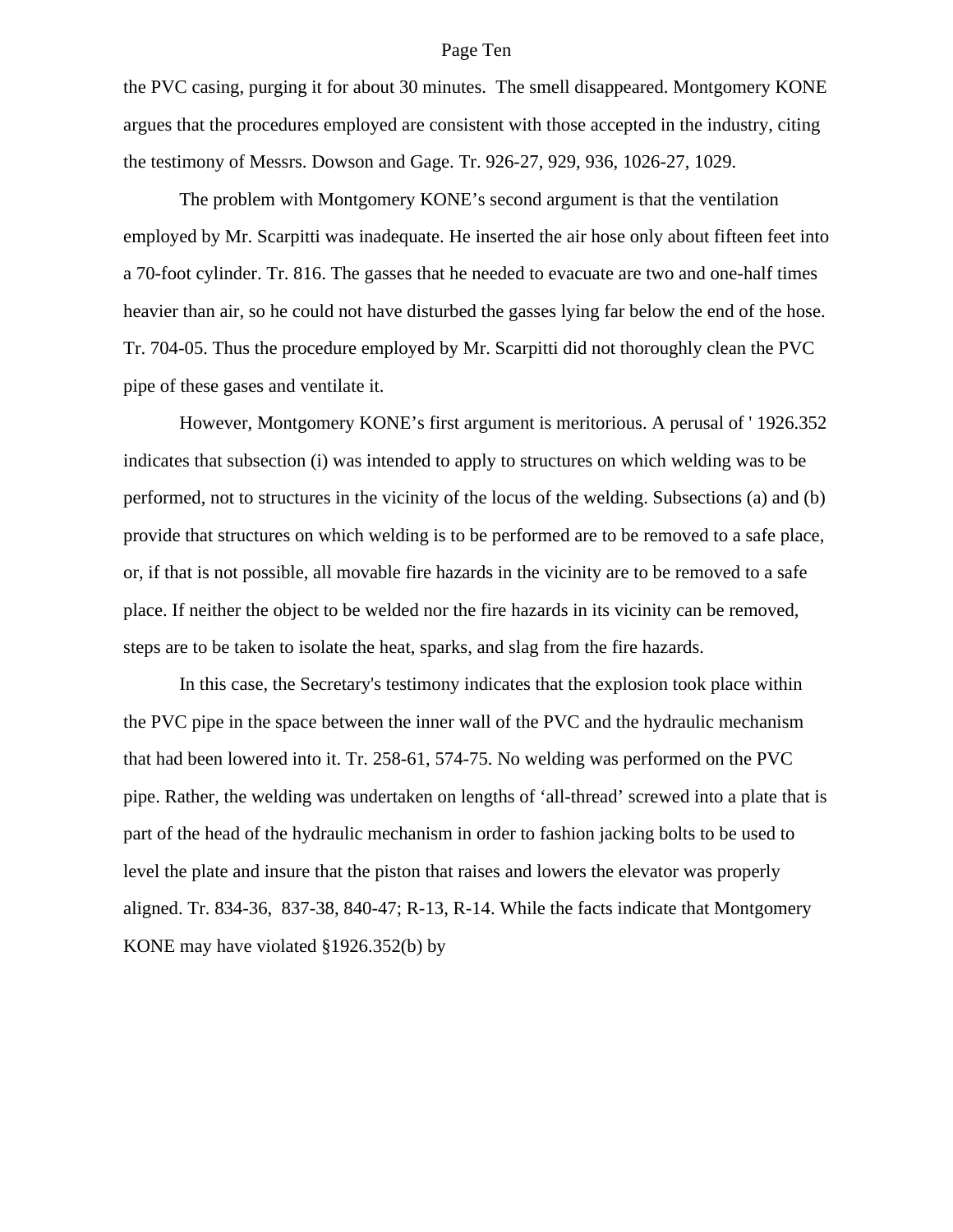#### Page Eleven

failing to isolate heat, sparks, and/or slag from the atmosphere inside the PVC pipe, it did not violate subsection (i) by failing to purge a container on which it performed welding. Citation 1, item 2b, is vacated.

#### Serious Citation 2, Item 1: Alleged Violation of 29 C.F.R. § 1910.1200(h)(1)

#### Section  $1910.1200(h)(1)$  provides that

(h) *Employee information and training*. (1) Employers shall provide employees with effective information and training on hazardous chemicals in their work area at the time of their initial assignment, and whenever a new physical or health hazard the employees have not previously been trained about is introduced into their work area. Information and training may be designed to cover categories of hazards (e.g., flammability, carcinogenicity) or specific chemicals. Chemical-specific information must always be available through labels and material safety data sheets.

The Secretary asserts that employees Dan Walsh, Lou Scarpitti and Leo Thomas all testified that they did not receive hazard communication training from Montgomery KONE. Tr. 47, 66, 141. Montgomery KONE sharply disputes this assertion, pointing out that on direct examination by the Secretary, Mr. Thomas testified that Montgomery KONE gave him the MSDS sheets and explained to him how to look through them. Tr. 141. Mr. Thomas testified that the subject of how they would go about assembling the PVC liner was discussed with George Hrin before the work was done, and that "everybody on the job was instructed that it was a highly flammable process." Tr. 141-42. Mr. Thomas also testified that he was instructed by George Hrin to ventilate the PVC pipe before the welding took place. He indicated that tool box talks were given every week (Tr. 143), and identified at least three dates prior to the accident when he discussed chemical safety with his crew during these talks, including the talk about welding over PVC liners and the company's hazard communication program. Tr. 161-163. The tool box talk about welding over PVC liners was given March 5, 1997. Tr. 163. Mr. Scarpitti corroborated Mr. Thomas' testimony concerning the instructions he received prior to assembling the PVC liner. Tr. 808-811.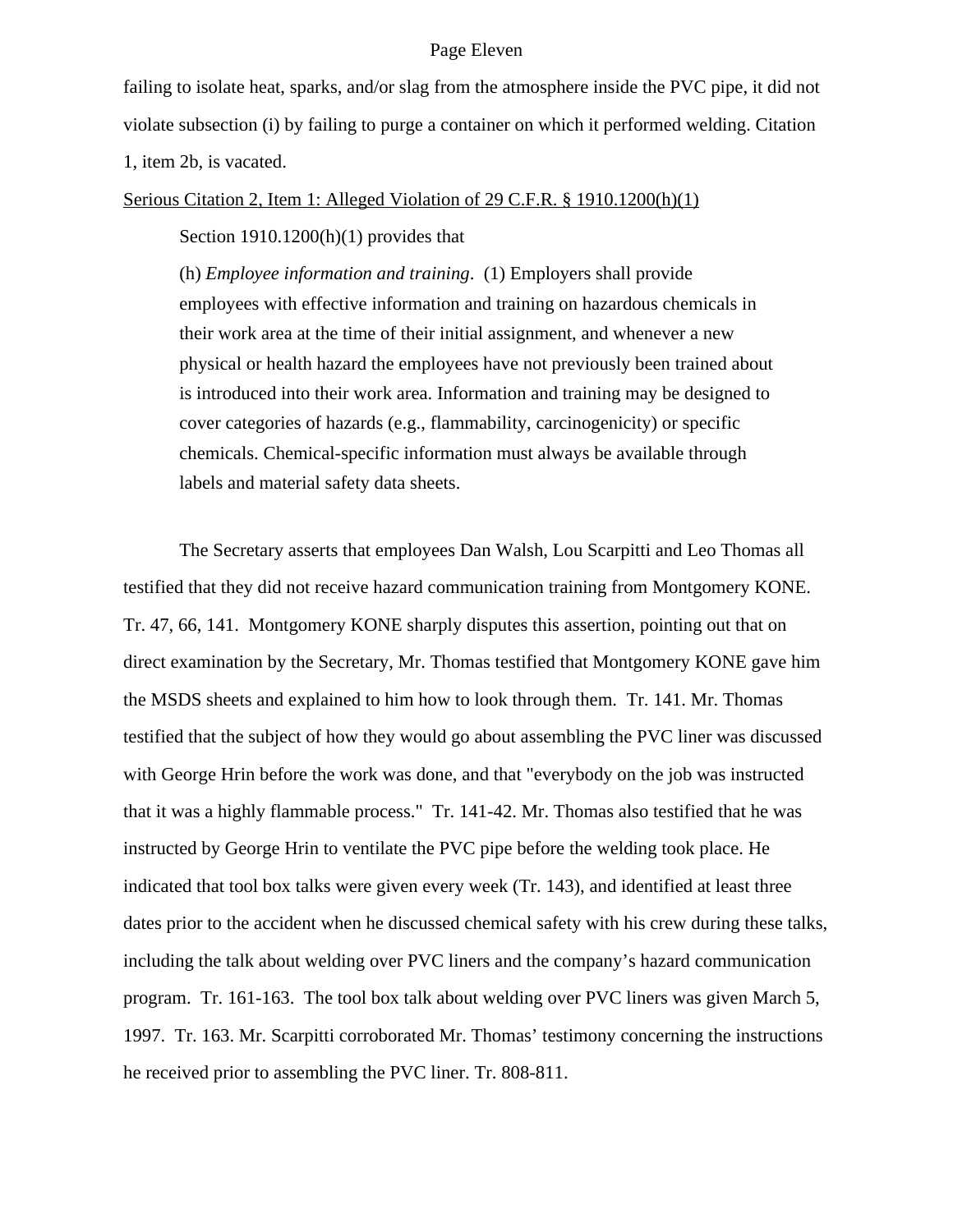#### Page Twelve

Montgomery KONE has refuted the Secretary's factual allegations. Citation 2, item 1, is vacated.

Citation 2, Item 1: Alleged Violation of 29 C.F.R. § 1926.102(a)(1)

Section 1926.102(a)(1) states:

(a) General. (1) Employees shall be provided with eye and face protection when machines or operations present potential eye or face injury from physical, chemical, or radiation agents.

The Secretary points out that, on April 22, 1997, Lou Scarpitti was not wearing eye protection during the welding operation. Dan Walsh was using Scarpitti's personal welding shield because the only other available shield had broken straps. At the time, Scarpitti acted as the fire watch. Tr. 50, 87, 89, 108, 421-422, 440, 441. This welding presented the potential for flash burns to the eyes. Tr. 440. Montgomery KONE counters that Mr. Scarpitti testified that he was not watching the welding operation but rather to avoid the arc, he faced the wall of the pit, where he could see the reflection of the welding arc on the wall of the pit. Montgomery KONE believes that as a result, Mr. Scarpitti did not run any risk of flash burns to the eyes.

Mr. D'Imperio testified that the fire watch must keep an eye on the welding operation to ascertain whether any fires are started by it. Consequently, a person serving as fire watch must have eye protection. While it may be that Mr. Scarpitti could see the reflection of the arc on the pit wall, there is no testimony that he could serve as an effective fire watch without looking at the welding operation itself.

Leo Thomas had obtained a hot work permit for the week of April 21, 1997, so he knew that employees would be performing welding or other hot work in this area. Thomas also did daily inspections of the pit. There is no question that Montgomery KONE knew that welding was taking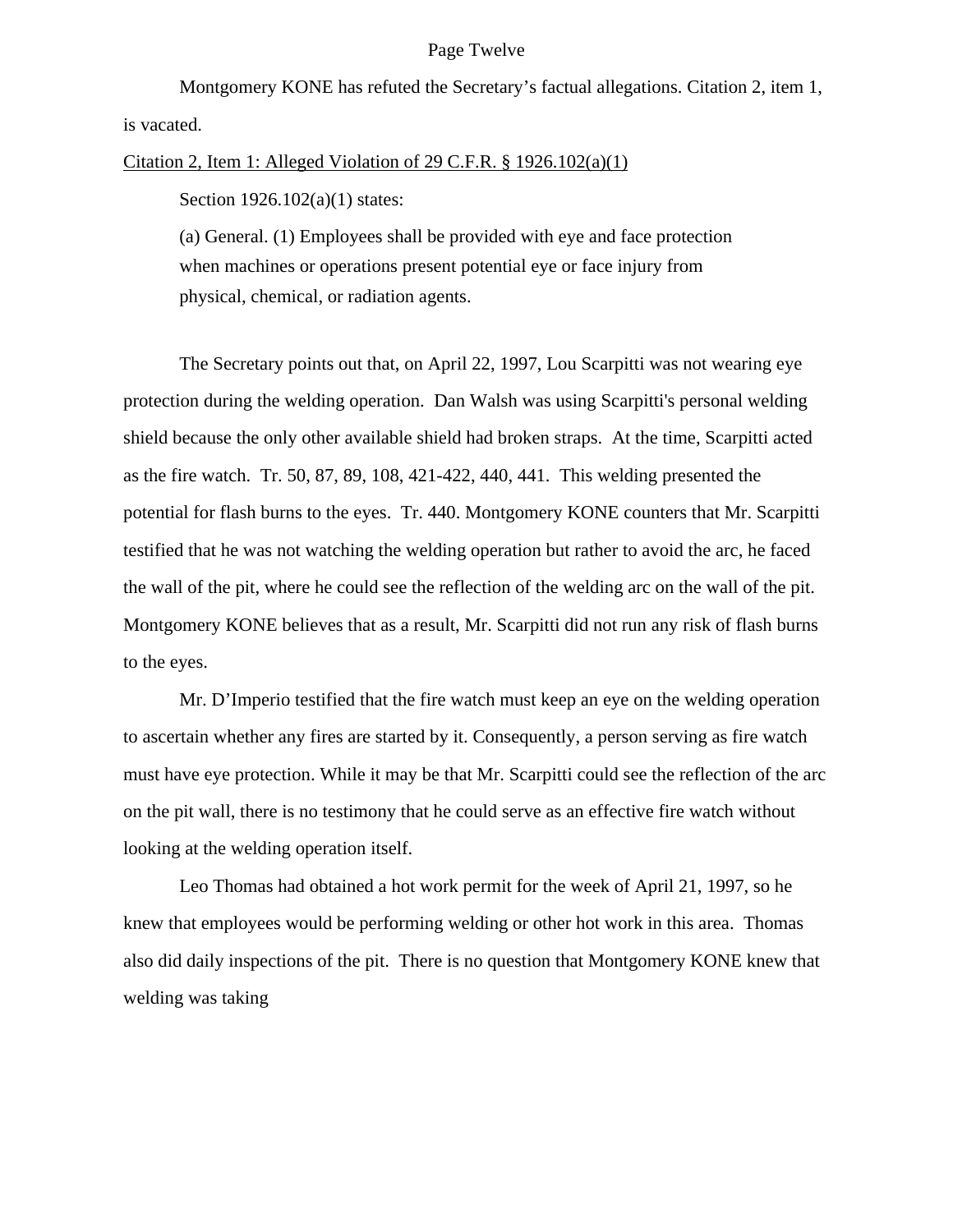#### Page Thirteen

place in the pit. Montgomery KONE violated 29 C.F.R. § 1926.102(a). The Secretary characterized this violation as other-than-serious and proposed a penalty of \$ 00. This is affirmed.

#### II PARSONS BRINCKERHOFF CONSTRUCTION SERVICES, INC.

Under its contract with the Postal Service, Parsons Brinckerhoff administered twenty construction contracts and seven or eight contracts with architect or engineering firms. Each of these companies contracted directly with the USPS, and none, including Montgomery KONE, had a contractual relationship with Parsons Brinckerhoff. Tr. 1079. Parsons had two engineers, an architect, a secretary and a project manager on the work site. Tr. 1076-1077.

Parsons provided coordination and communication between the contractors and the USPS, coordinated work scheduling among the contractors, and monitored the progress of the work by each contractor, including Montgomery KONE. Tr. 1061-1062, 1082. Parsons ensured that each contractor's work met contract specifications, that quality control was maintained, and that costs were verified. Tr. 1082. Parsons referred to the appropriate building codes and the responsible architect firm to resolve disputes with contractors regarding the acceptance of their work. Tr. 1083.

Parsons represented the USPS and acted as its "eyes and ears" at the work site (Tr. 1061), performing daily inspections to monitor the progress of the contractors to assure that their work was in accordance with contract specifications. Because it was not possible for Parsons to inspect all aspects of the ongoing work on a daily basis, these inspections were designed to monitor the most active construction areas. These inspections were often conducted after the contractor had finished work for the day so as not to interfere with the progress of construction. Tr. 1087-1088. Parsons also participated in inspections upon the contractor's completion of work, in "punch list" inspections, and in elevator safety inspections with the responsible architect firm and elevator inspector. Tr. 1086-1087.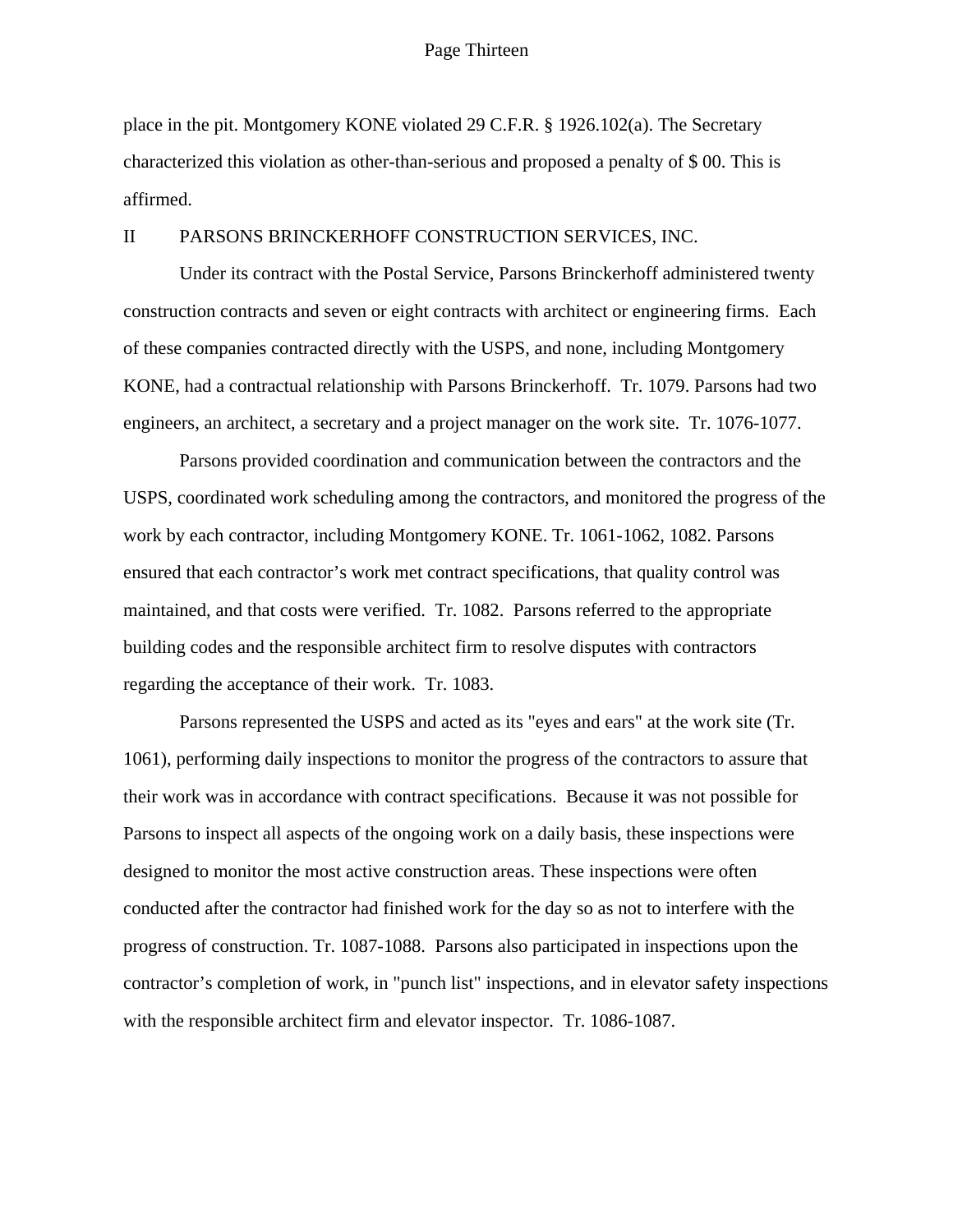#### Page Fourteen

The Secretary maintains that Parsons had sufficient control over safety at the work site to have corrected the alleged violations for which it was cited. Parsons was aware of the assembly of the PVC liner and jack assembly in elevator one's pit. Tr. 445. The Secretary also urges that, by reason of its daily inspections, Parsons should have been aware of the work performed by Montgomery KONE in the hoistway for elevator No. 13. There, she found two alleged violations - one relating to fall protection and the other to the use of a ladder - for which she cited Parsons. She does not contend that Parsons had actual knowledge of these alleged violations. Tr. 453-55.

 Parsons maintains that the construction standards do not apply to the work it performed on this job. It urges that the analysis required by *CH2M Hill Central, Inc.,* 17 OSHC 1961 (Rev. Com. 1997) and *Foit-Albert Associates,* 17 OSHC 1975 (Rev. Com. 1997) dictates this conclusion. It maintains that it is not a construction manager in the sense of *Bechtel Power Corp*., 4 BNA 1005 (Rev. Com.. 1976), *aff'd per curiam*, 548 F.2d 248 (8th Cir. 1977), where the company, in addition to the construction management work, employed two full-time safety representatives who policed the work site and reported hazardous conditions to the trade contractors and coordinated the safety programs. Bechtel had the authority to issue letters to contractors directing hazard abatement action, and even had authority to issue stop-work orders, if deemed necessary. In contrast, Parsons' sole responsibility was to "[r]eview and monitor the construction contractor's safety plan and security program." PBCS Exh. 1, Amendment 3, Article 12.2(e).

 It is clear that the construction standards apply to Parsons. Its activities and responsibilities fall within the scope of "overall supervisory authority" outlined in *Bechtel, supra. See also Bertrand Goldberg Associates,* 4 OSHC 1587, (Rev. Com. 1976); *Cauldwell-Wingate Corp.,* 6 OSHC 1619 (Rev. Com. 1978); and *Kulka Construction Management Corp.,* 15 OSHC 1870 (Rev. Com. 1992). Like the respondents in those cases, Parsons had broad administrative and coordination responsibilities at the work site. Had the Secretary cited Parsons for exposing its own employees to hazards created by Montgomery KONE, rather than for exposing Montgomery KONE's employees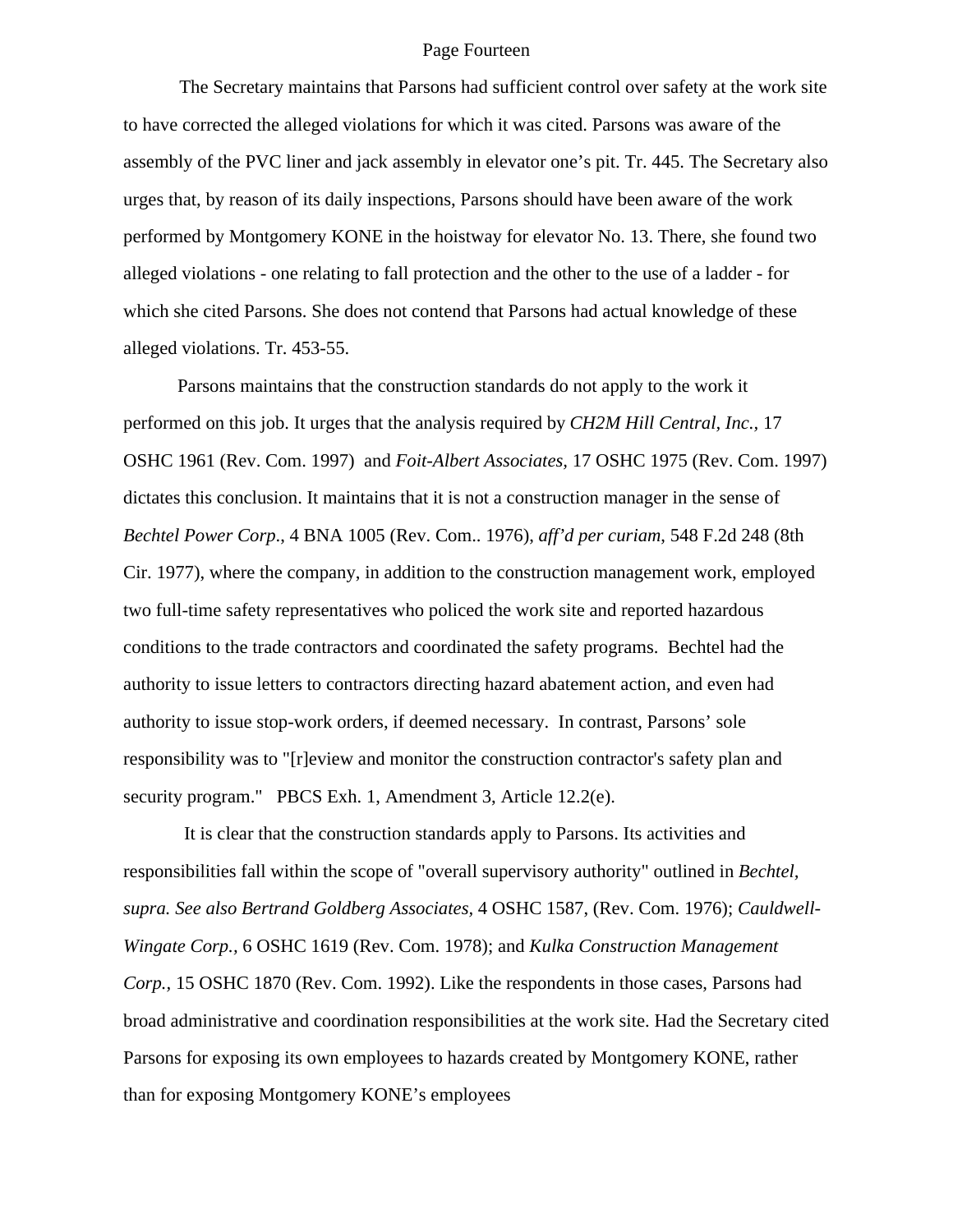#### Page Fifteen

to hazards created by Montgomery KONE, the issues presented would be straightforward. In all of the above cases, the Secretary had cited the employer for exposing its own employees to hazards created by another contractor, and the Commission's analysis focused on the degree of control that the employer had over the hazardous condition.

Here, the Secretary has cited Parsons for exposing Montgomery KONE's employees<sup>15</sup> to a hazard which Montgomery KONE created. Were Parsons a general contractor the Secretary would almost certainly be correct. A general contractor is properly chargeable with responsibility for the actions of its subcontractors.<sup>16</sup> Because Parsons is not a general contractor, the Secretary has sought to establish that it exercised broad authority similar to that possessed by CH2M Hill. She has done so by introducing evidence designed to establish that Parsons had extensive authority over safety at the work site.

The Secretary points out that Parsons was responsible for reviewing and monitoring the safety plans of the contractors for the Postal Service. Tr. 1063. Parsons accomplished this in monthly meetings when, under Postal Service rules establishing a format for the meetings, the contractors' implementation of their safety plans was discussed. Tr. 1063, 1109-1110. Parsons prepared the minutes of each safety meeting, and these were sent to the Postal Service. Tr. 1124. GX 41, 42, 43, P-RX 3. In addition, the Secretary notes that Parsons' employees were instructed to point out safety problems they observed to the supervisor of the responsible contractor (Tr. 1066, 1084) and to attempt to correct any situation that posed an immediate threat to life. Tr. 1085.

The Secretary finds the strongest evidence of Parsons' authority regarding safety enforcement on the work site in Parsons' project manager's statement to CSHOs D'Imperio and Cassady that they interpreted as stating that Parsons had the authority to remove contractors'

 $15$  Tr. 453-56.

<sup>16</sup> *See Blount International Ltd.,* 15 OSHC 1897, 1899 (Rev. Com. 1992).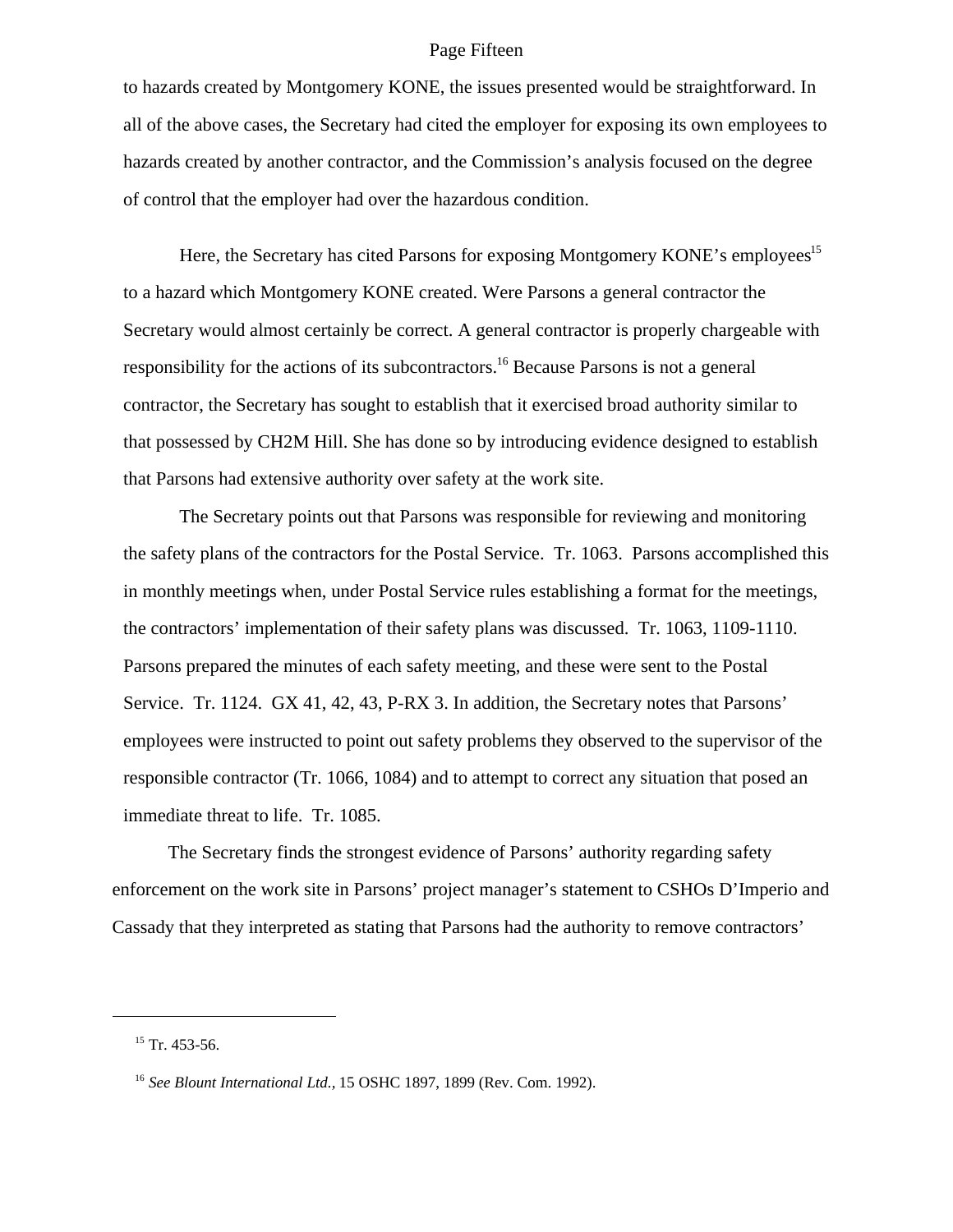#### Page Sixteen

employees at the work site for safety violations. Mr. D'Imperio testified as follows concerning his conversation with Dan Jones, Parsons' project manager:

Q I'd like [you] to relate what Dan Jones told you?

A We were talking about relationship -- I was asking him about the relationships with Parsons Brinckerhoff, the post office and Montgomery Kone. He explained that relationship to me. We got into who enforces safety at the site and what his -- what Parsons Brinckerhoff's relationship, or what their duties were with that and Mr. Jones had told me that they do inspections of the work site daily for quality control along with -- they have safety issues that they will also address those also.

I said is that where it would end? For instance, if you saw something and you brought it to the supervisor on your contractors and he really didn't pay attention to you or blew you off, I think I actually said that, you know, what could you do from that point.

And, Dan Jones had said that he would go to the post office and tell them that he was going to have them removed from the site.

Q He would go to the post office. Just go through that again?

A That he would go to the post office and tell them that he was going to have them removed from the site.

Q He's going to tell them; who is them?

A The safety department, I assume it was, for the post office.

Q So, Dan Jones, if there was something that Parsons Brinckerhoff observed, that they took exception to, Dan Jones said he would go to the post office and tell the safety department what?

A That he was going to have them removed from the site.

Q That he was going to have them -- did he say how he was going to do that? A No.

Tr. 519-20.

Mr. D'Imperio also testified that Parsons had two Montgomery KONE employees disciplined for safety infractions. The first instance apparently concerned a hard hat violation, but Mr. D'Imperio's memory of what he had learned of this instance was so hazy as to make this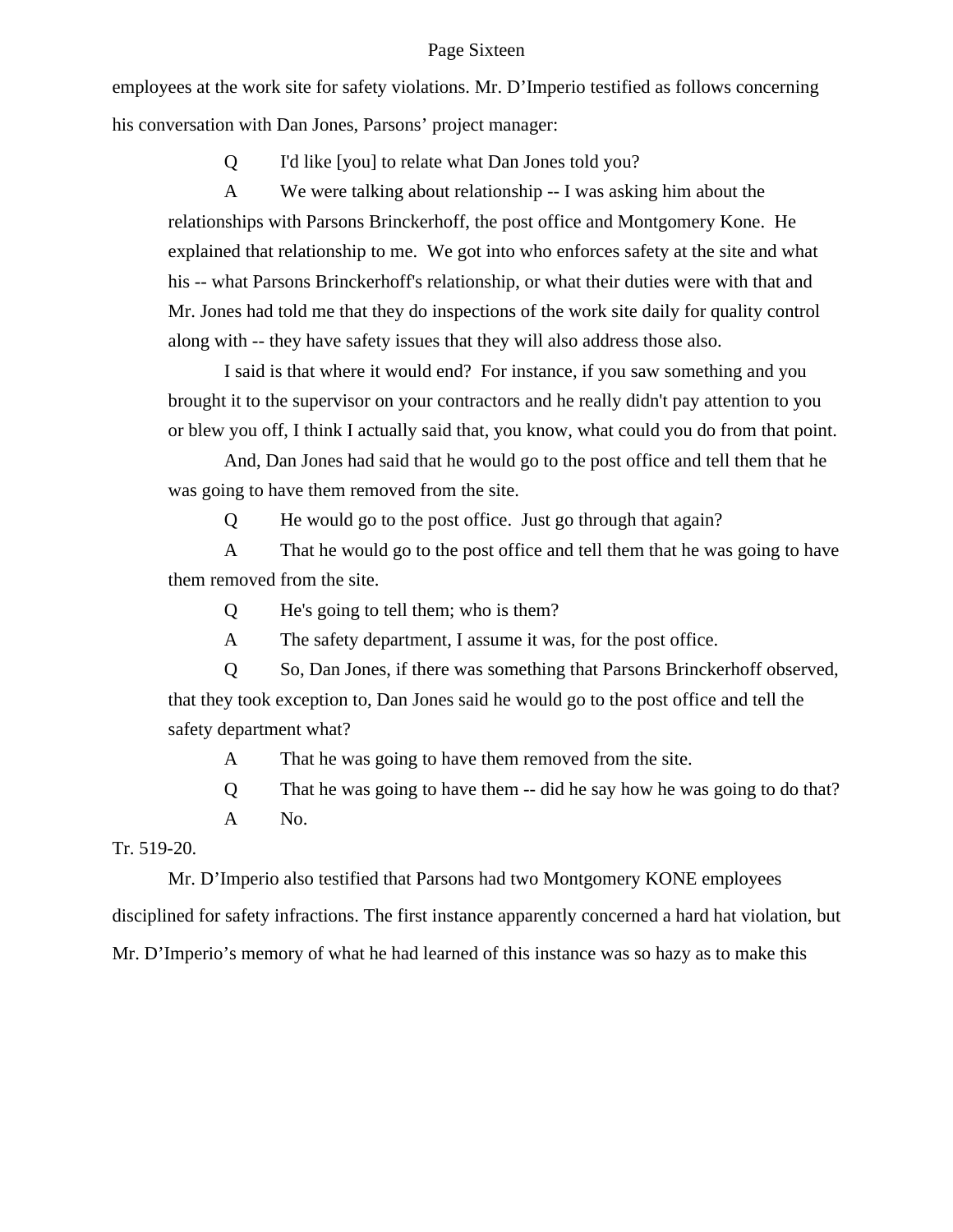#### Page Seventeen

testimony unreliable. Tr. 521-23, 526-29. Montgomery KONE Foreman Leo Thomas testified that one of his employees, Mr. Barnes, was disciplined following a request from Parsons. Mr. Thomas indicated that the discipline was imposed by Montgomery KONE after receiving information on a safety violation from Parsons. Tr. 150-51. This incident occurred in June, 1997, after the inspection. Tr. 1092. Consequently, its materiality is questionable.

In this case, the record is sketchy in regard to the nature of Parsons' responsibilities. It seems safe to assume that, insofar as Parsons acted as the "eyes and ears" (Tr. 1061) of the Postal Service in coordinating the work of the construction contractors, its role parallels that of CH2M Hill. However, Parsons' role with respect to safety differs markedly from CH2M Hill's. The latter, in

[a]cting under the differing site conditions and contract modification mechanisms, ... implemented a contract specification directed specifically toward, and with the intent of eliminating, a substantial safety hazard at the site, the occurrence of methane gas. CH2M initiated a safety meeting with [a contractor] and gave explicit safety instruction to the trade contractors, who in turn understood that CH2M was providing guidance and direction.

17 OSHC at 1972. In contrast, the strongest statement that the Secretary can find in the record to describe Parsons' responsibility is that Parsons "would go to the post office and tell them that he was going to have them removed from the site."

The process which Parsons followed in these matters was outlined by its Project Manager in connection with the discipline imposed on Mr. Barnes for the infraction, about which Mr. D'Imperio testified, that occurred after the inspection.

Q Okay. Why don't you relate what happened.

 A Jim Morgan was up doing a construction progress inspection in the elevator 13 machine room. Jim observed Mr. Barnes performing what Jim felt was an unsafe act specifically standing a little too close to an open edge without fall protection. Jim came back down to my office and reported to me.

He and I both immediately went next door to the plant manager of Maintenance Operations Bill Dobbins. Bill is our primary day to day point of contact with the post office in terms of the ongoing construction projects. We reported to Bill what was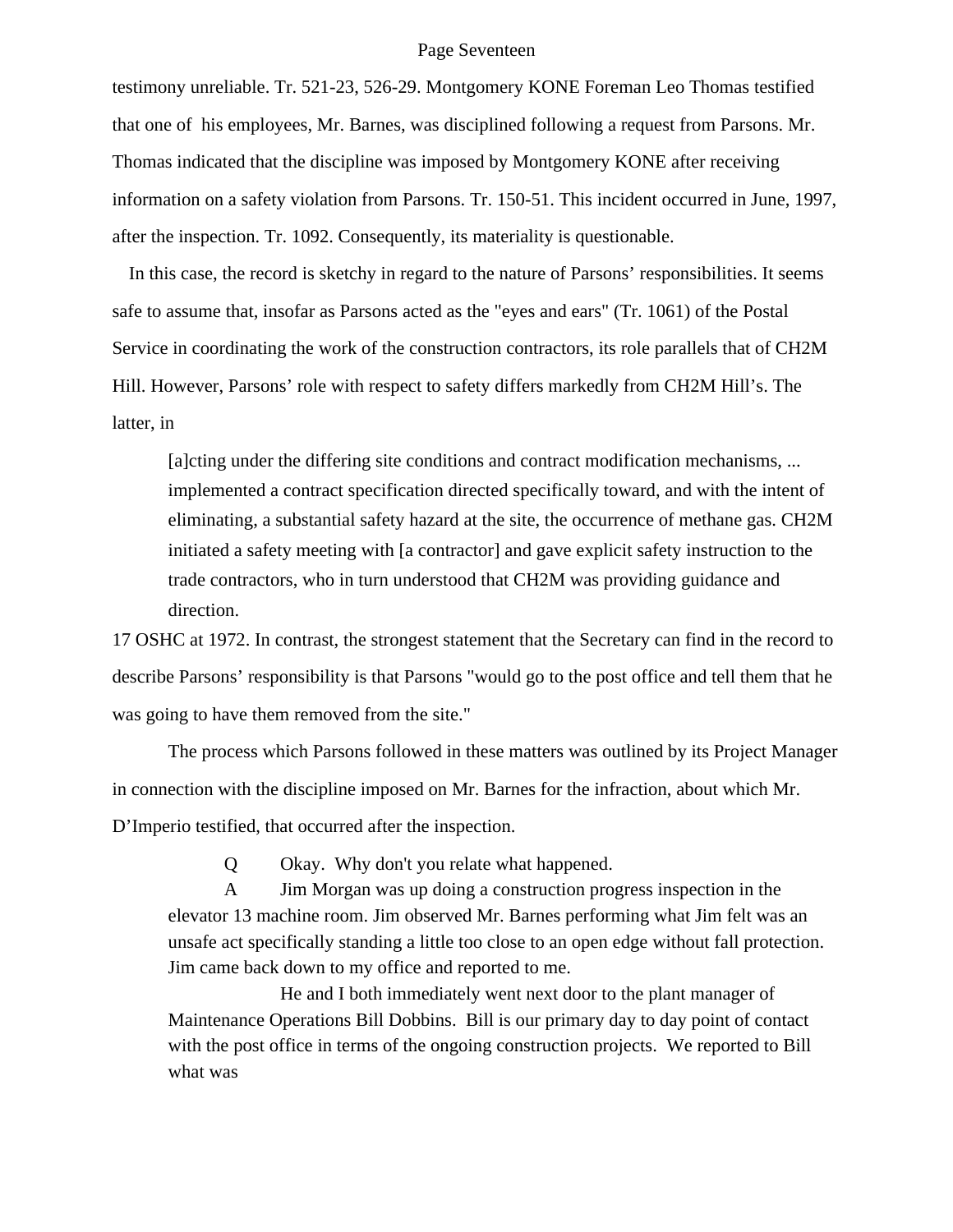#### Page Eighteen

 observed. Bill directed that Tom Barnes be removed from the job site. He did not want an employee performing in an unsafe manner.

Mr. Morgan and I went up and informed Leo Thomas, the senior Montgomery representative on site at the time, of Mr. Dobbins' decision. We then went back to our offices and called Rich Hyland the project manager for Montgomery and the next day had discussions with Bill Lippman and set up a meeting. I believe the incident took place late in the day Thursday right before people were getting ready to go home.

We had discussions over the phone on Friday with Mr. Lippman and I believe Mr. Hyland. I know we attempted to call Rich. I don't recall if we were successful in reaching him or not but we set up a meeting for first thing Monday morning with Mr. Lippman and the Postal Service, Parsons Brinckerhoff and Montgomery employees all met Monday morning at I believe 9:00 a.m., reviewed the situation, reviewed the incident. Initially Mr. Dobbins had indicated that Mr. Barnes was to be removed from the job site by Montgomery permanently.

And during the meeting he indicated that after hearing Montgomery's plans for performing additional safety training with respect to the issues that we observed, he indicated that it would be appropriate to allow Mr. Barnes back on site on Wednesday with a three day suspension.

Tr. 1092-93. The Secretary did not challenge this account of the event on cross, although she did introduce Government Exhibit 43, which appears to be the minutes of the meeting in which Mr. Barnes' situation was discussed. The minutes indicate that Parsons' Project Manager suggested the three-day suspension, and do not reflect any comment by Mr. Dobbins, who was in attendance.

Viewing this evidence in the light most favorable to the Secretary dictates the conclusion that Parsons had the authority to point out safety violations and recommend disciplinary action. There is no evidence that Parsons had authority similar to that of CH2M Hill to adopt specific procedures to minimize hazards or to pass on the safety acceptability of equipment. CH2M Hill had exercised such authority when it "gave explicit safety instruction to the trade contractors" and passed on the acceptability of equipment. Although the evidence leaves open the possibility that Parsons may have had the authority to require disciplinary action against employees of trade contractors whom it found to have violated safety standards, that authority is far short of the authority to give "explicit safety instruction to the trade contractors." Enforcing discipline against violators of OSHA standards may place Parsons in the role of a 'safety cop,' but it does not give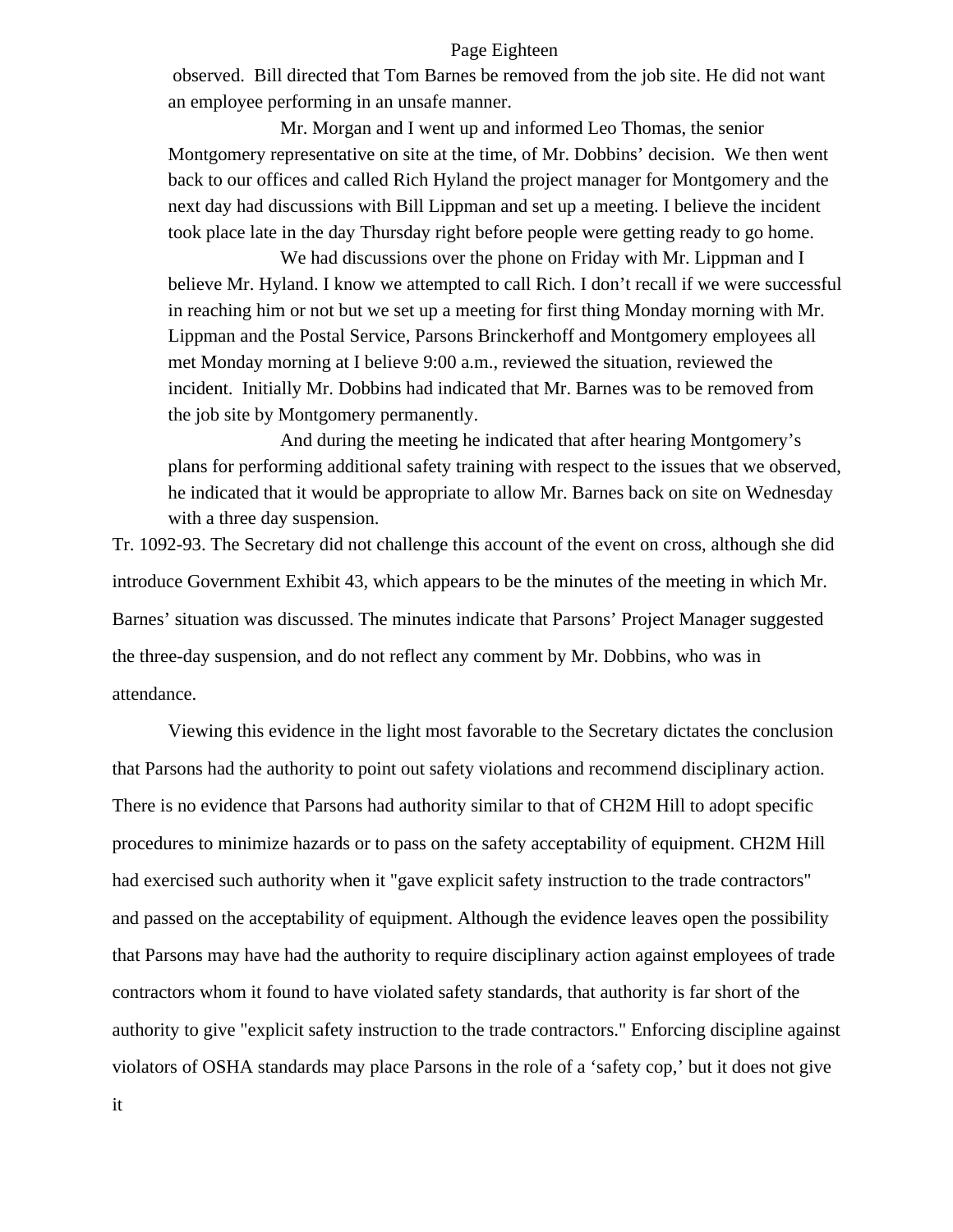#### Page Nineteen

 the authority to dictate what procedures should be implemented and what equipment employed in order to comply with them. It more nearly parallels Foit-Albert's authority to point out deviations from specifications having safety implications.

The second issue presented by the Secretary's case is that of notice. It appears that Parsons was aware of the assembly of the PVC liner and jack assembly in elevator one's pit. Tr. 445, 1115-16. It was also on notice of the training that the Montgomery KONE employees had received. Tr. 1103, 1111-12, 1117. The evidence with regard to its control of safety issues may well be sufficient to conclude that Parsons could have abated the alleged violation of '  $1926.21(b)(6)(i)$ . However, because I have determined that elevator one's pit was not a confined space within the meaning of that standard, there is no need to decide that issue.

Parsons lacked actual notice of the conditions in elevator 13 that the Secretary alleges were violations. Were Parsons a general contractor or a construction manager with authority over safety similar to that exercised by CH2M Hill, there would appear to be little reason not to charge it with constructive knowledge of those violations. In those circumstances, it is reasonable to assume that an employer with overall authority for implementing safe work practices on a site is aware of the practices that are actually in use. But Parsons' authority falls short of that mark, so that it is necessary to examine its inspection practices to determine whether they reasonably should have been expected to have revealed the conditions that the Secretary has cited.

Parsons' inspections of the freight elevator work were performed by James P. Morgan, who was also assigned responsibility for a rest room renovation and a passenger elevator project.17 Daniel L. Jones, Parsons' project manager and Mr. Morgan's supervisor, testified that these inspections are intended to determine how much of a particular project a contractor has finished and

<sup>&</sup>lt;sup>17</sup> Tr. 772.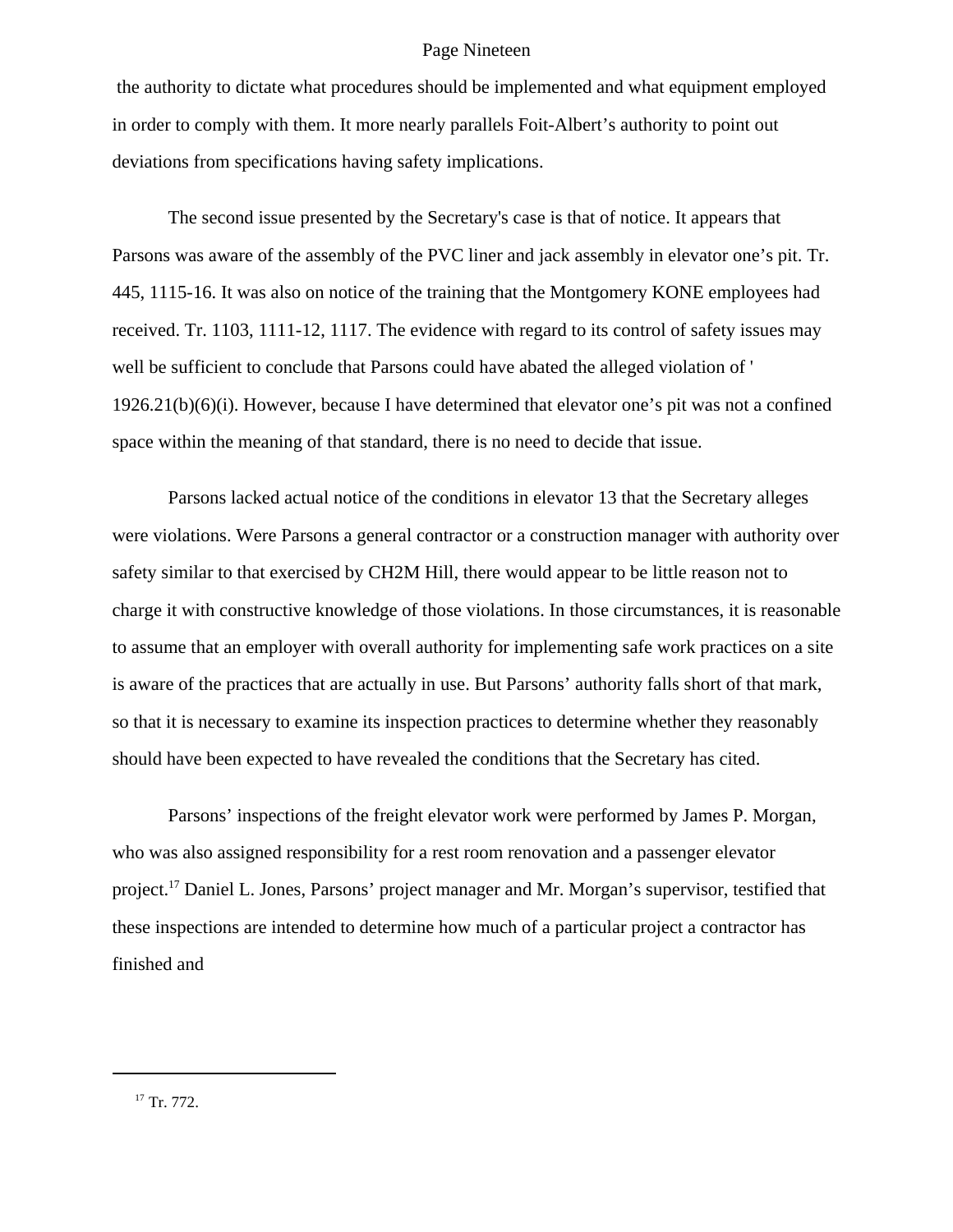#### Page Twenty

whether the work conforms with specifications. They are conducted when the Parsons engineer is not otherwise engaged in administrative matters. They do not cover all aspects of the work on any given day, but concentrate on the most active areas. Most often, they occur after the contractor has finished work for the day so as not to disrupt the construction process.<sup>18</sup> Mr. Morgan testified that in June, 1996, he had concentrated his inspections on the rest room renovation. Subsequently, he devoted more inspection effort to the freight elevator project. Shortly before the accident, the freight elevators were given less of his attention and he gave emphasis to a passenger elevator renovation project.<sup>19</sup>

Under these circumstances, I conclude that it would not be reasonable to impute knowledge of the alleged violations at elevator 13 to Parsons. The inspections routinely conducted by Parsons, while they appear to satisfy the demands of Parsons' contract, were designed to examine work as it neared completion. The conditions in elevator 13 that the Secretary alleges were violations involved a ladder that did not extend the required three feet above its upper landing, and the employee's failure to use fall protection while working atop the car. These inspection procedures were not systematic and thorough enough to be relied on to bring these sorts of isolated, temporary conditions to Parsons' attention. Citation 1, item 2, and Citation 2, item 1, are vacated. Because I have concluded that elevator one's pit was not a confined space within the meaning of ' 1926.21(b)(6)(ii), Citation 1, item 1, is also vacated.

 <sup>18</sup> Tr. 1087-88.

 $19$  Tr. 772.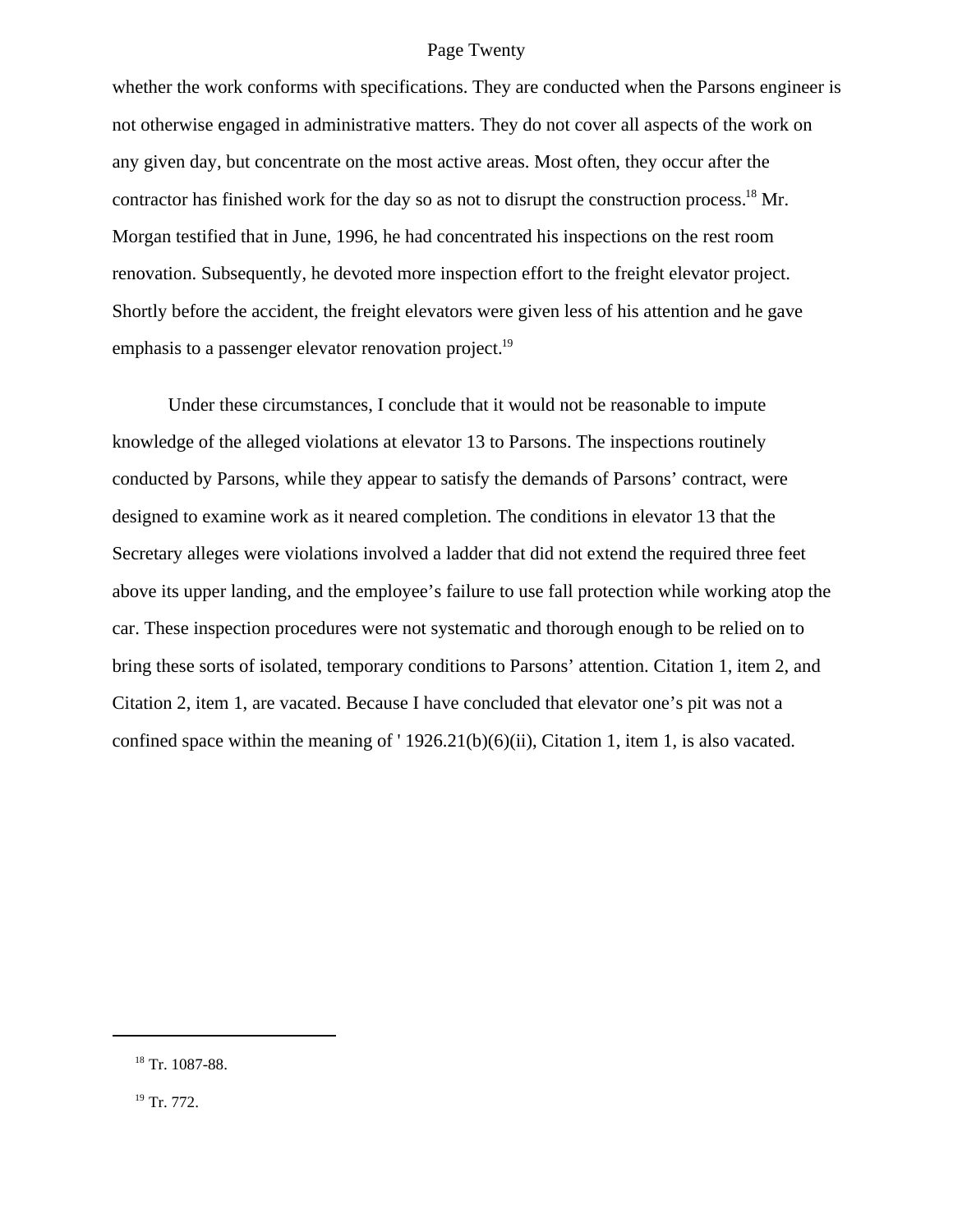### CONCLUSIONS OF LAW

Respondent Parsons Brinckerhoff Construction Services, Inc., was subject to the standards applicable to construction set forth in 29 C.F.R. Part 1926 in connection with the renovation of the U.S. Postal Service 30th Street facility in Philadelphia.

Respondent Montgomery KONE, Inc., and Respondent Parsons Brinckerhoff Construction Services, Inc., were not in violation of the standard set forth at 29 C.F.R. '  $1926.21(b)(6)(i)$ .

Respondent Parsons Brinckerhoff Construction Services, Inc., was not in violation of the standard set forth at 29 C.F.R. ' 1926.501(b)(1).

Respondent Parsons Brinckerhoff Construction Services, Inc., was not in violation of the standard set forth at 29 C.F.R. ' 1926.1053(b)(1).

Respondent Montgomery KONE, Inc., was not in violation of the standard set forth at 29 C.F.R. ' 1926.352(c).

Respondent Montgomery KONE, Inc., was not in violation of the standard set forth at 29 C.F.R. ' 1926.352(i).

Respondent Montgomery KONE, Inc., was not in violation of the standard set forth at 29 C.F.R. ' 1926.1200(h)(1).

Respondent Montgomery KONE, Inc., was in other-than-serious violation of the standard set forth at 29 C.F.R. ' 1926.102(a)(1). A penalty of \$00 is appropriate.

Respondent Montgomery KONE, Inc., was in other-than-serious violation of the standard set forth at 29 C.F.R. ' 1926.350(a)(10). A penalty of \$00 is appropriate.